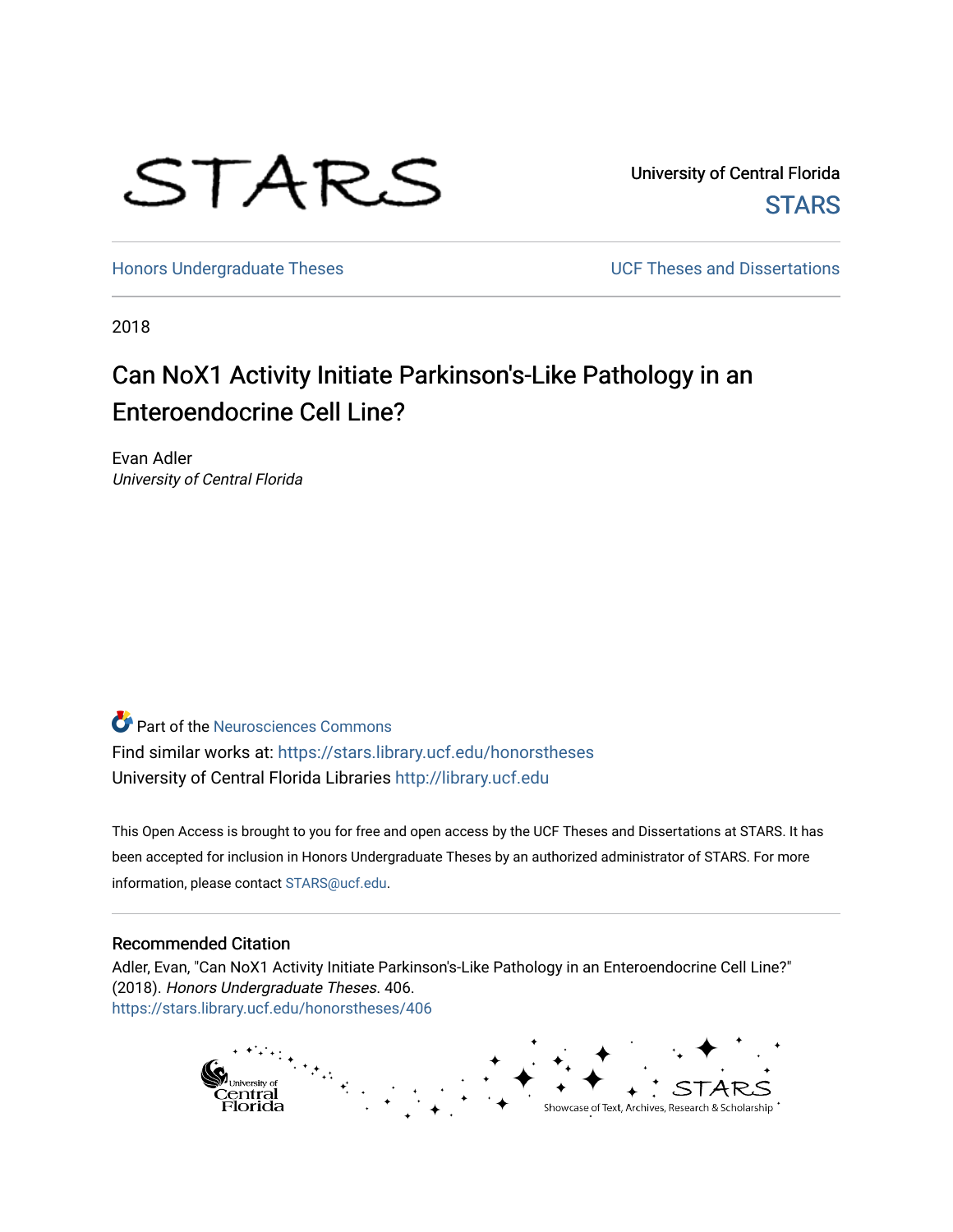# EXPLORING A POSSIBLE ROLE FOR NOX1 IN GUT-MEDIATED PARKINSON'S DISEASE PATHOLOGY

BY

# EVAN ADLER

A thesis submitted in partial fulfillment of the requirements for the Honors in the Major Program in Biological Sciences in the College of Sciences and the Burnett Honors College at the University of Central Florida Orlando, Florida Fall Term, 2018 Thesis Chair: Yoon-Seong Kim, PhD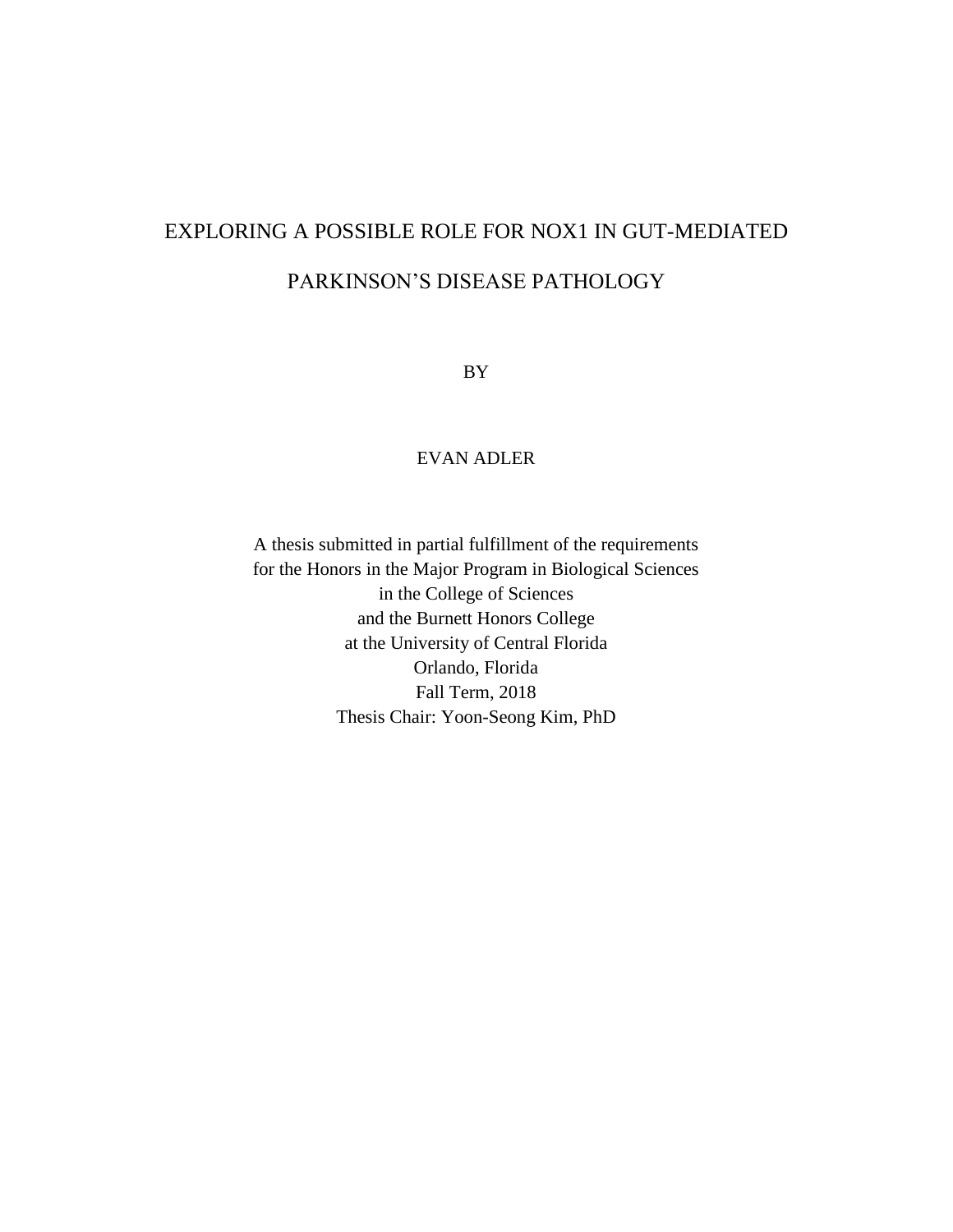# **ABSTRACT**

Increased attention has been given to the gut lately in a number of conditions, from maintaining health via the use of probiotics to treating Autism Spectrum Disorder. Parkinson's Disease has a history with the gut starting with the Braak hypothesis, in which eminent researcher Heiko Braak observed that the spread of Parkinson's (PD) seemed to occur along either olfactory or enteric neurons prior to reaching the *substantia nigra* in the midbrain, where the classical disease symptoms become evident. Though this finding was largely ignored at the time, the possibility of a gut origin for PD has received interest lately as a growing body of epidemiological and mechanistic research supports a gut-based influence. One key study showed that the presence of a toxin that induces oxidative stress in the intestine is capable of generating protein aggregates that spread to the brain and cause a PD-like pathology. The spread of protein aggregates from gut neurons to the brain has been corroborated in a number of studies. The open question, then, is what type of toxic triggers are capable of causing protein aggregation in the real world, and how do they cause protein aggregation in enteric neurons, which do not directly contact the intestinal lumen? We propose here that the enzyme Nox1 contributes to oxidative stress in the gut and eventually to the protein aggregation that can lead to PD via the generation of endogenous reactive oxygen species. Nox1 functions to generate superoxide radicals and is highly expressed in the colon. Knockdown of *NOX1* in the brain has been shown to have a protective effect in a PD mouse model. To bridge a trigger in the intestinal lumen to protein aggregation in enteric neurons, we investigate a class of cells that contact both the intestinal lumen and enteric neurons, known as enteroendocrine cells. Finally, we conduct a small study to explore a possible toxic trigger, high fat diet.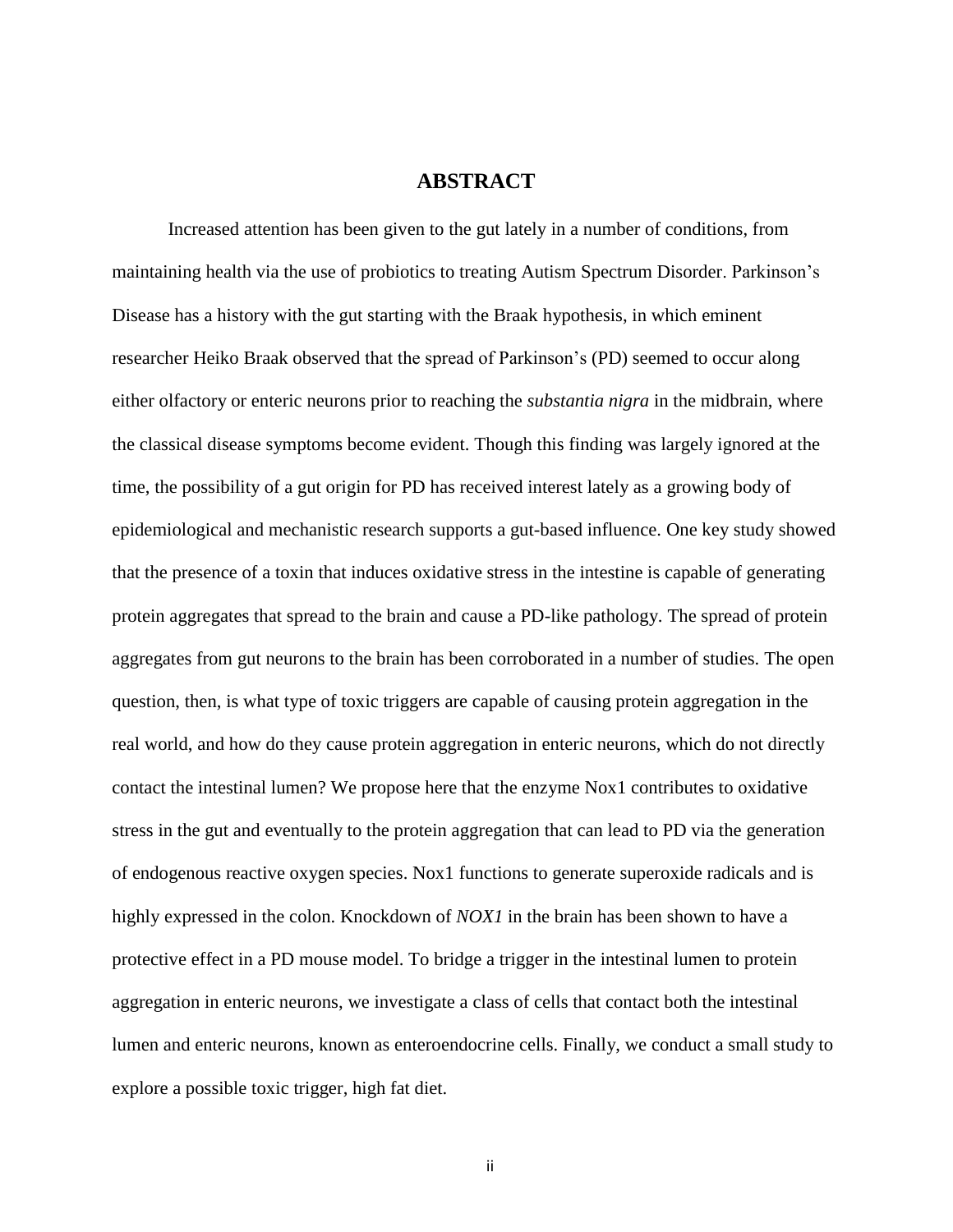# **ACKNOWLEDGMENTS**

I would like to thank Dr. Kim for his continued guidance throughout the thesis process, as well as my committee members, Dr. Yooseph and Dr. Southwell, for their patience and support. I also want to acknowledge the Burnett Honors College for supporting this research through the Honors in the Major Scholarship.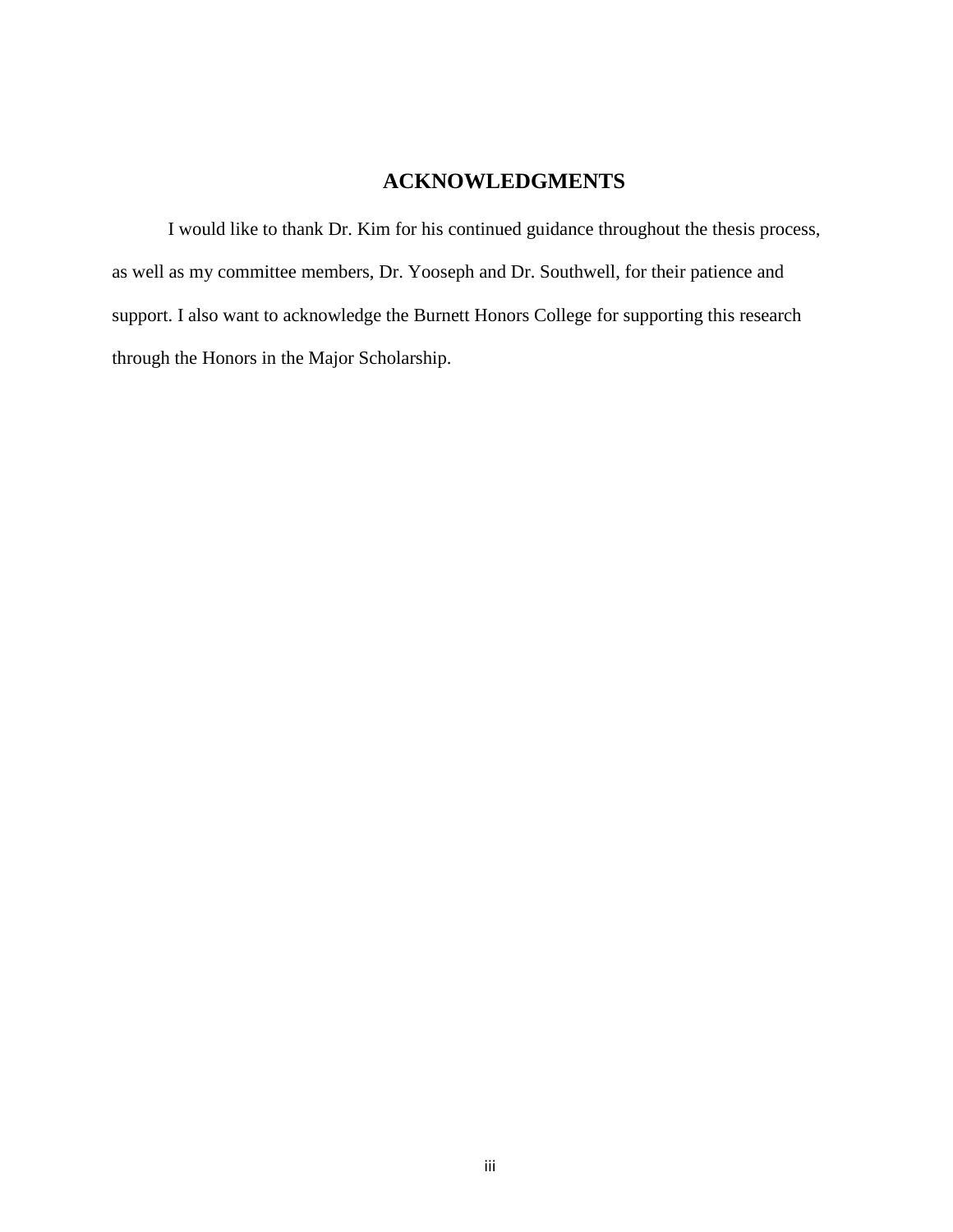# **TABLE OF CONTENTS**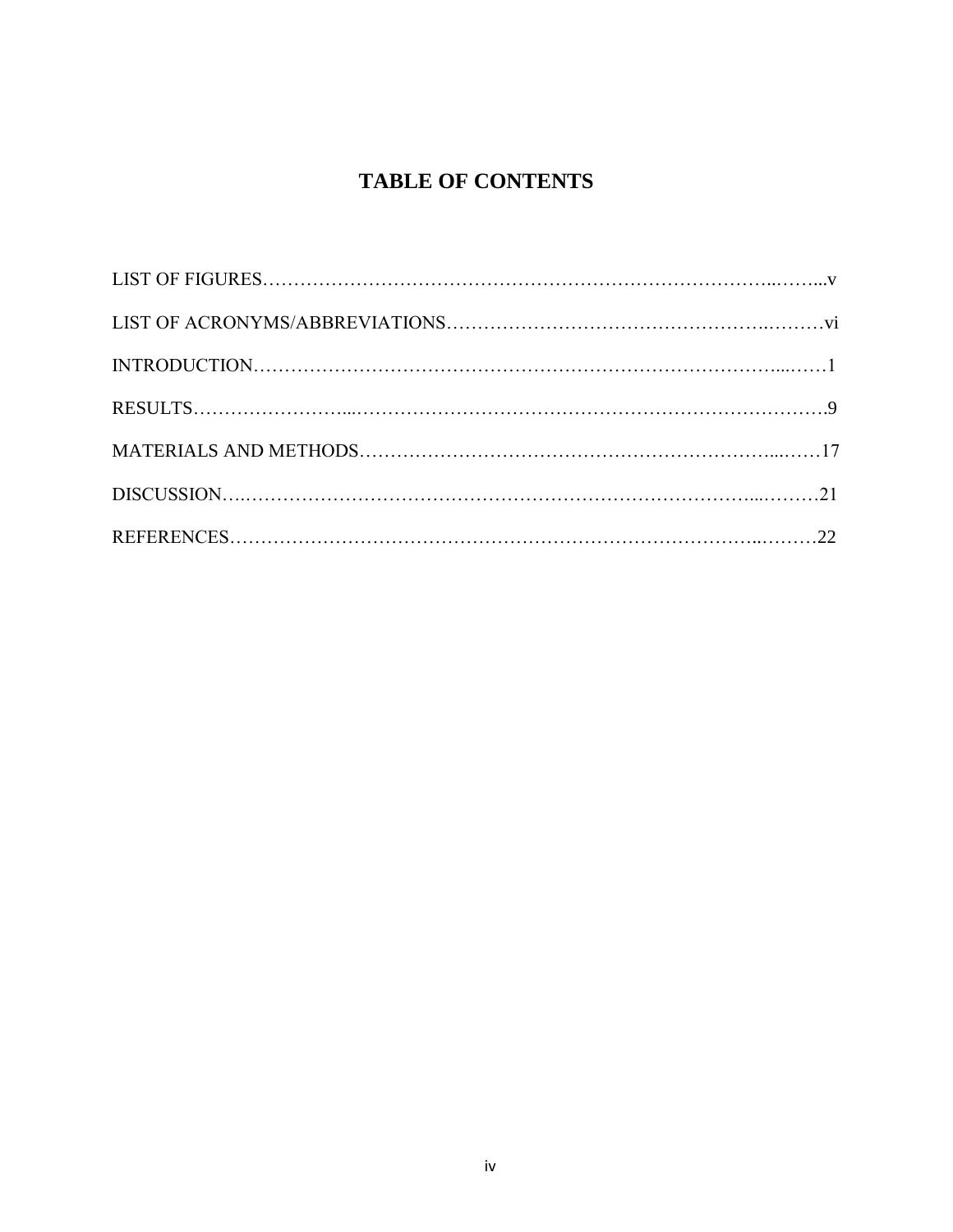# **LIST OF FIGURES**

| Figure 3: Alpha synuclein and Nox1 transcript expression in young and aged mice10 |  |
|-----------------------------------------------------------------------------------|--|
|                                                                                   |  |
|                                                                                   |  |
|                                                                                   |  |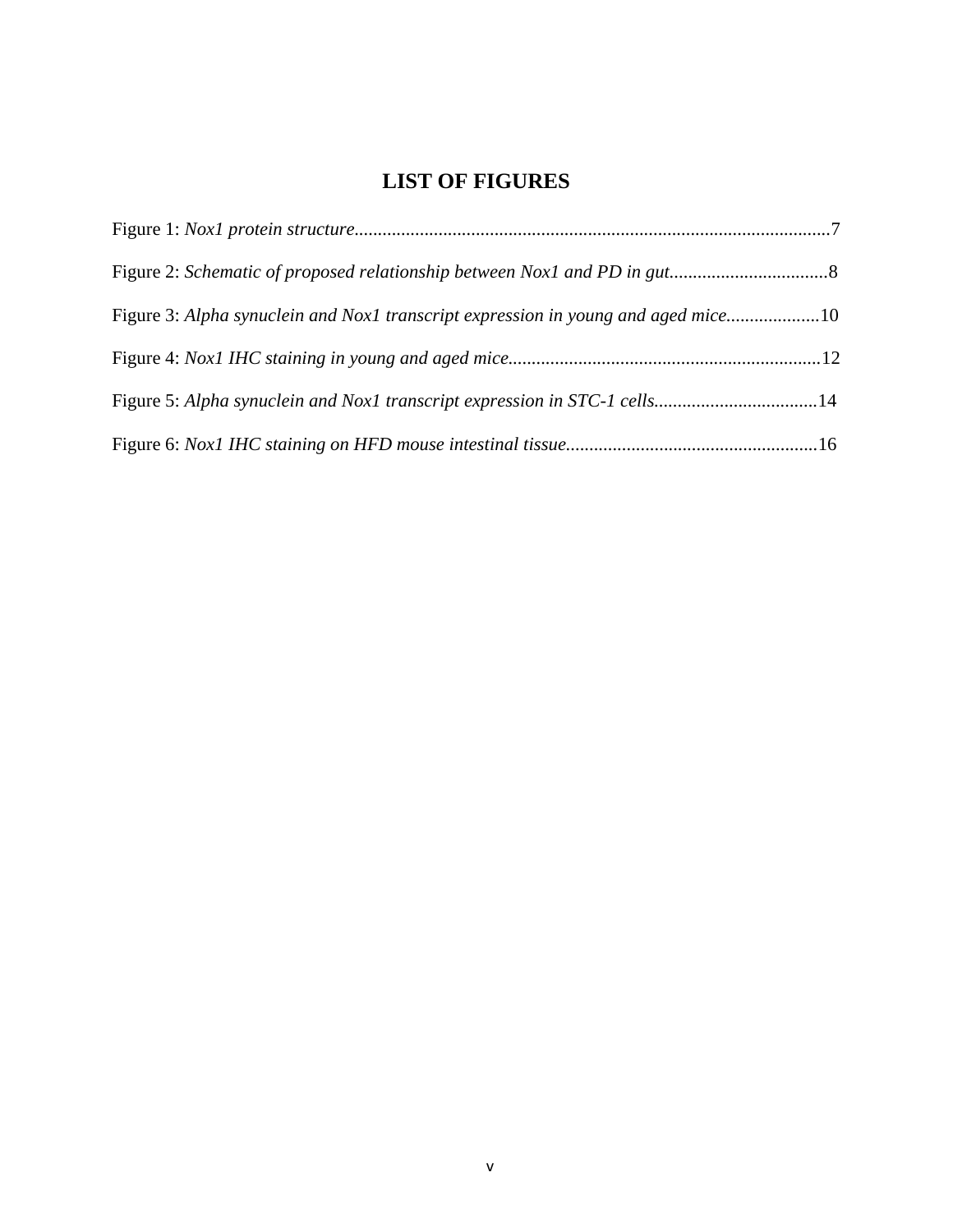# **LIST OF ACRONYMS/ABBREVIATIONS**

- PD Parkinson's Disease
- HFD High Fat Diet
- OS Oxidative Stress
- ROS Reactive Oxygen Species
- Nox1 NADPH Oxidase 1
- SN *Substantia Nigra*
- EEC Enteroendocrine Cell
- PQ Paraquat
- MPTP 1-Methyl-4-Phenyl-1,2,3,6-Tetrahydropyridine
- 6-OHDA 6-Hydroxydopamine
- IHC Immunohistochemistry
- PCR Polymerase Chain Reaction
- 2ab Secondary Antibody
- LPS Lipopolysaccharide
- TH Tyrosine Hydroxylase
- a-SYN Alpha Synuclein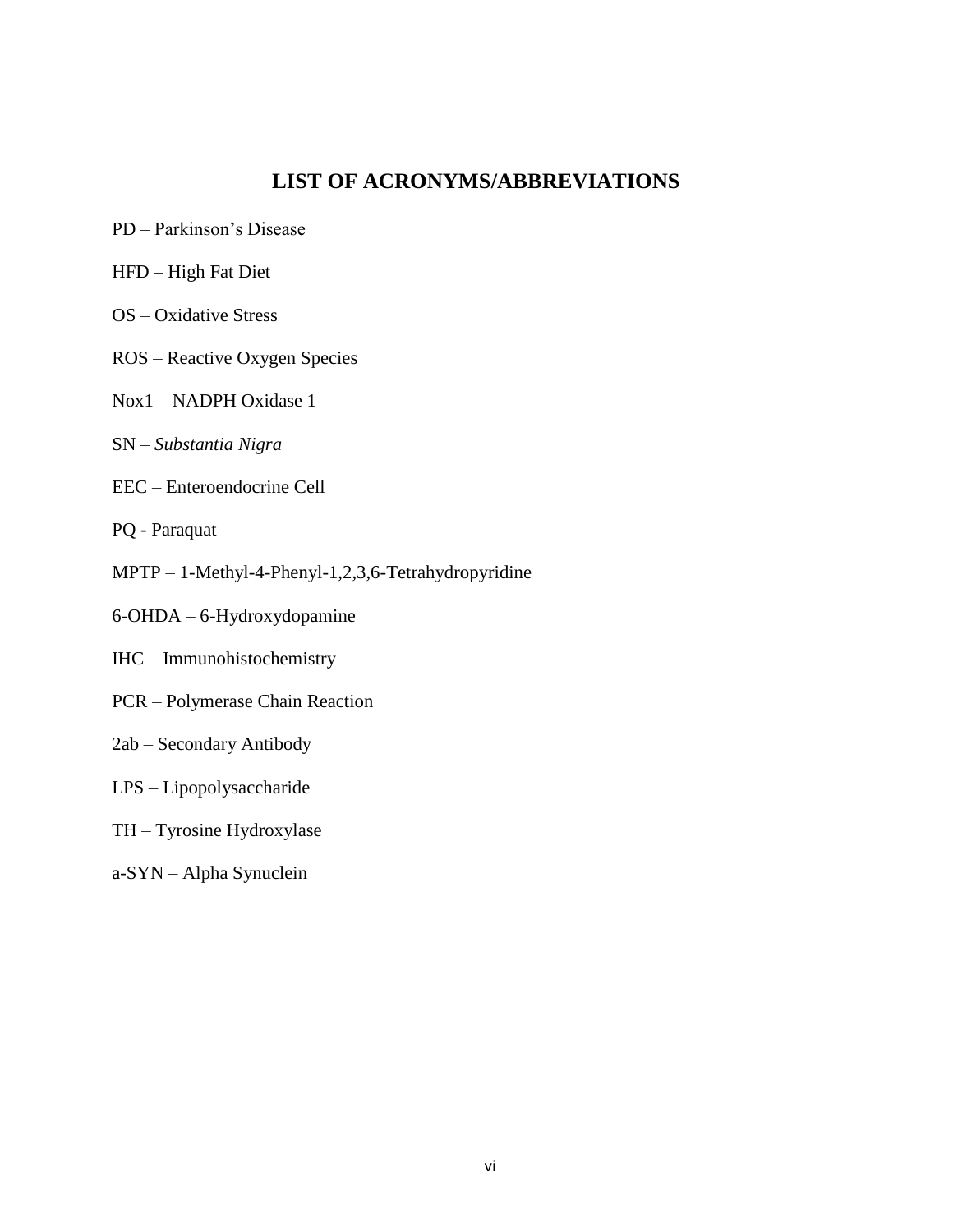## **INTRODUCTION**

Parkinson's Disease (PD) is the second most common neurodegenerative disease, affecting about 1% of the population over 60 and then again to 4% for those over 80 (1). The disease is typically characterized by the progressive loss of dopaminergic neurons in a region of the brain known as the *substantia nigra* or "black substance" (2). Post-mortem analysis of PD brains reveals the only physical hallmark of the disease, insoluble inclusions known as Lewy Bodies present throughout affected brain regions (2). Patients with PD typically present with two of four cardinal symptoms of PD, which include resting tremor, bradykinesia, rigidity, and postural instability (2). The diagnosis of PD is made based on these symptoms, patient history, and the United Parkinson's Disease Rating Scale (2).

The etiology of PD is obscure. Overall, about 80-90% of PD cases are considered idiopathic, meaning that the cause is unknown, and the other approximately 10-20% of cases are linked to genetics (2). In certain cases, the environment seems to play the dominant role, and likely accounts for some of those "idiopathic" cases. For example, exposure to pesticides like rotenone and paraquat increase PD risk by about 70%, and these same pesticides are used in the lab to generate *in vivo* and *in vitro* models of PD since they can recapitulate many of the symptoms and molecular aspects of the disease (3). On the other hand, genetics can also play a major role. Autosomal dominant mutations in *LRRK2* and autosomal recessive mutations in *DJ-1* often result in early-onset PD (2). Despite the many gene loci identified with PD risk and the cases where the environment is known to play a role, the explicit cause of PD in the majority of the cases is unknown.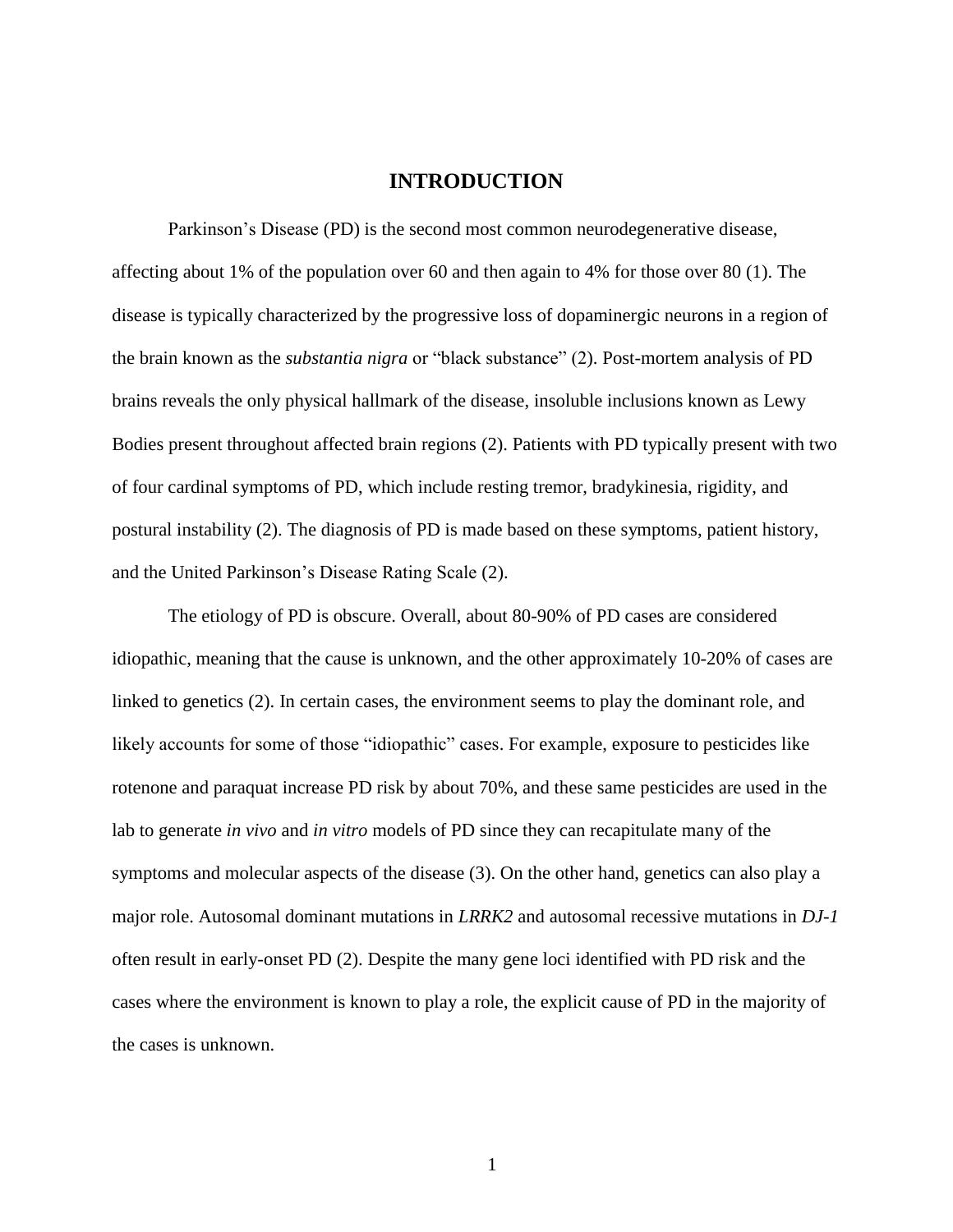Briefly, there is one protein that deserves special attention with respect to PD pathology: alpha synuclein (4). Alpha synuclein plays a central role in PD and is extensively studied. The interest for this protein is derived from the fact that it makes up a major component of Lewy Bodies, and causes early onset PD in a dose-dependent manner (4). That is, duplications in *SNCA*, the gene for alpha-synuclein, cause early onset PD, and triplications of *SNCA* result in even *earlier onset* PD (4). At the molecular level, alpha synuclein is thought to contribute to PD when it takes on a beta-sheet conformation instead of its usual alpha helix, which allows it to aggregate into toxic oligomers, while also inducing other alpha synuclein species to fold into beta sheets as well (4). For this reason, alpha synuclein aggregation is referred to as "prion-like" (4). In fact, not only does alpha synuclein spread in a prion-like fashion inside the cell, but it can propagate between cells too. One relatively recent study found that, when PD brains were grafted with stem cells, these new stem cells also developed alpha synuclein aggregates within a matter of years (5).

Recently, mounting evidence has suggested a role for the gut in PD pathogenesis. The foundation for this hypothesis comes from several observations. First, non-motor symptoms of PD, namely constipation, pre-date the motor symptoms by several years (6). As a result, constipation is thought to indicate an early stage of PD pathology, presumably one in which enteric nerves have been damaged by the spread of the disease. Second, alpha synuclein aggregates have been shown to be able to propagate up the vagus nerve to the brain (6). Next, a large study found that patients that had undergone vagotomy were 50% less likely than controls to develop PD (6). Interestingly, the effect was noted only for truncal vagotomy (entire vagus nerve severed) and not for superselective vagotomy (only specific branches of the nerve severed)

<sup>2</sup>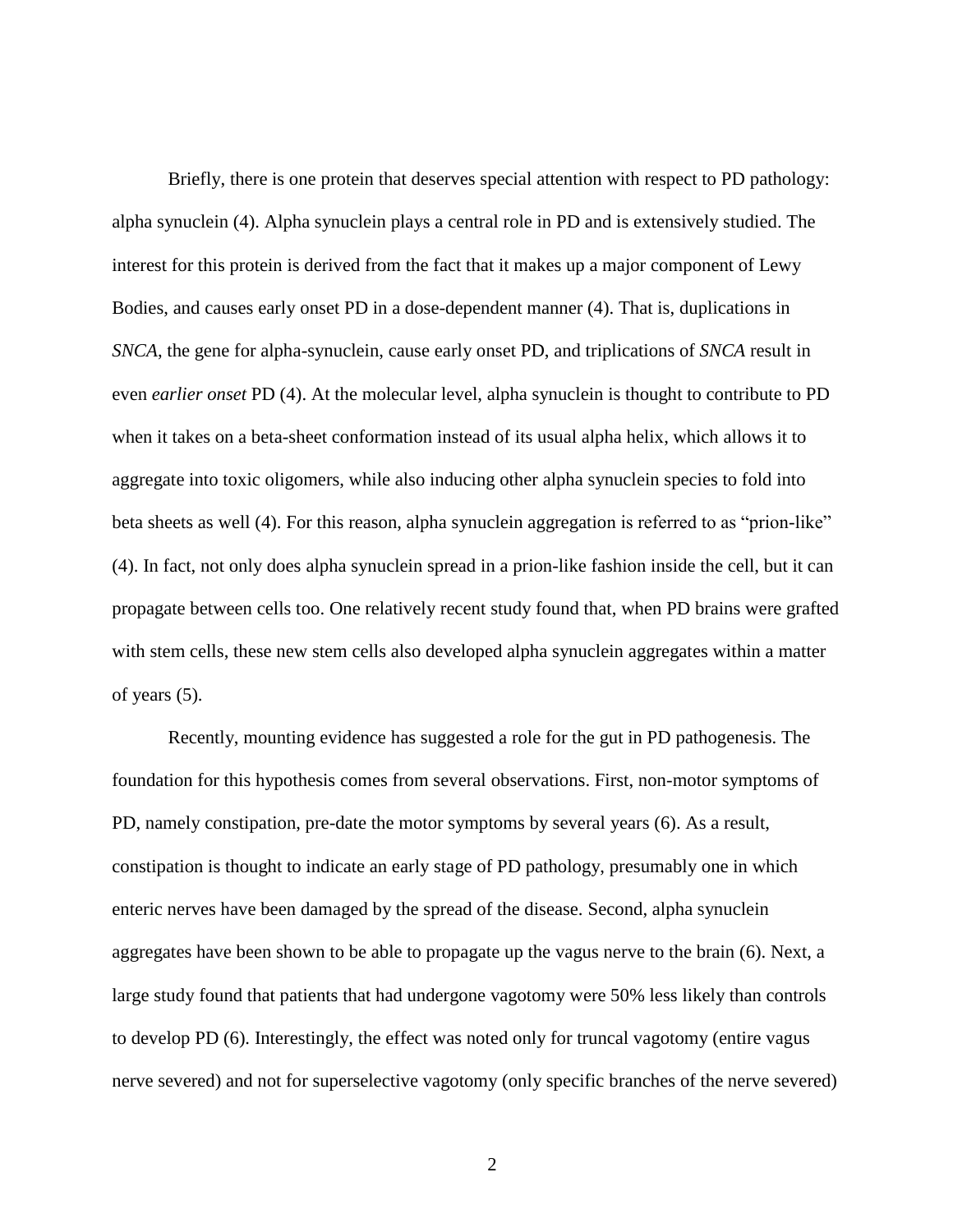(6). This research suggests what is known as "the gut hypothesis for PD", which posits that a toxic insult in the intestines causes a change in enteric neurons that initiates alpha synuclein aggregation, the aggregates then spread in a prion-like fashion up the vagus nerve into the brain, and finally the alpha synuclein aggregates reach the *substantia nigra* (SN) and induce the motor symptoms that define the disease (6).

In a parallel vein, it is also vital to consider the role that oxidative stress (OS) plays in PD pathology. OS plays a central role in the pathology of many neurodegenerative diseases, including PD (17). In PD specifically, the importance of OS can be illustrated by its core involvement in the major toxin models used to replicate PD pathology including Paraquat, 6- OHDA, MPTP, and Rotenone (18,19). In addition, genetic forms of PD often have some relatedness to OS (18,19). For example, *LRRK2* mutations are related to mitochondrial dysfunction, and *DJ-1* is a quencher of reactive oxygen species (ROS) that is protective against 6-OHDA (18,19). The mechanisms whereby OS would lead to dopaminergic cell death include damage to the ubiquitin-proteasome system, lipid peroxidation, DNA damage, protein damage, alpha synuclein aggregation, and mitochondrial dysfunction (20). There is then the problem of trying to discern whether OS causes or contributes to PD pathogenesis. The issue is that many of the toxic effects that can be mediated by OS can also cause OS themselves (20). Alpha synuclein aggregation, for example, results in the production of ROS that contributes to OS, which can then further contribute to alpha synuclein aggregation (19). Mitochondrial dysfunction results in ROS generation that can lend an OS environment, and this OS can then further cause mitochondrial damage (20). Still, OS is involved in most parts of the PD disease process, and seems feasible as a primary event that could initiate alpha synuclein aggregation and other

ix 3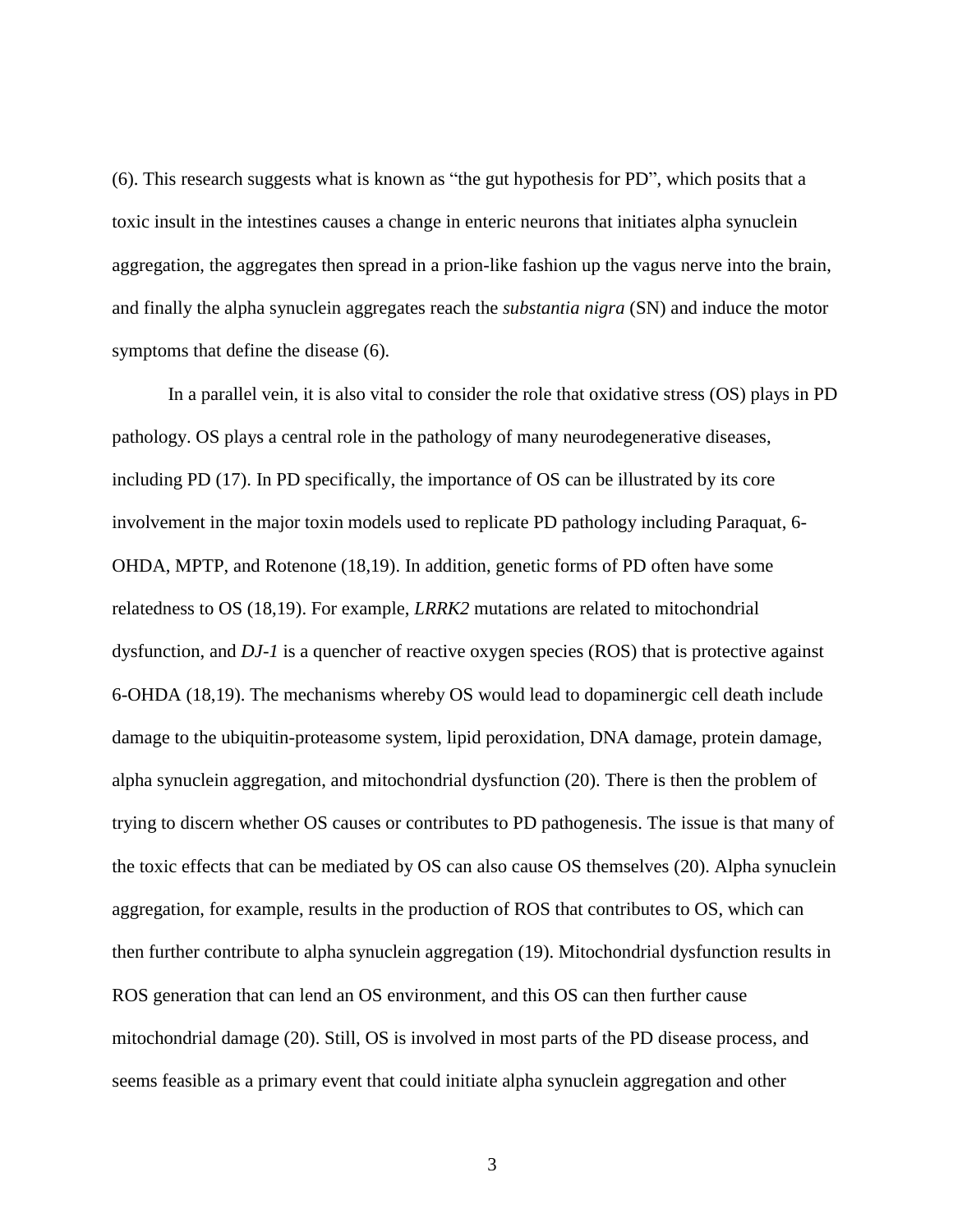aspects of PD pathology, or at the very least contribute to disease susceptibility. A 2010 study showed that low doses of rotenone delivered intragastrically over long periods of time could generate alpha-synuclein aggregates in neurons that spread from the vagus nerve up to the SN in a mouse model (16). In this study, it is important to consider that rotenone, a mitochondrial inhibitor and potent inducer of OS, started at the intestinal lumen before diffusing into cells and somehow initiating alpha synuclein aggregation in neurons (16). There are no neurons directly lining the intestinal lumen (15).

Though intestinal epithelial cells themselves are an unlikely candidate for initiators of PD pathology due to their fast turnover time, enteroendocrine cells (EECs) are an attractive choice (15). These cells are sparsely distributed throughout the intestinal tract, and line the intestinal lumen just like intestinal epithelial cells, and so are exposed to whatever environment is present there (15). EECs also have a much longer turnover time compared to intestinal epithelial cells, which is important because OS may take time to initiate alpha synuclein aggregation (15). Importantly, EECs express alpha synuclein (15). Lastly, EECs directly contact neurons, which is an essential feature if they are expected to initiate PD pathology that eventually spreads to the brain (15). Once alpha synuclein aggregates reach enteric neurons, it has already been established that alpha synuclein can spread up the vagus nerve to the brain (16). What is currently not known is how aggregates can get to enteric neurons from inside the intestinal lumen.

As a prominent generator of OS that is highly expressed in intestinal epithelial cells, and a protein that has been previously implicated in PD, Nox1 seems like a plausible contributor to intestinal PD pathology (21). The Nox family of NADPH oxidases were among the first enzymes

x 4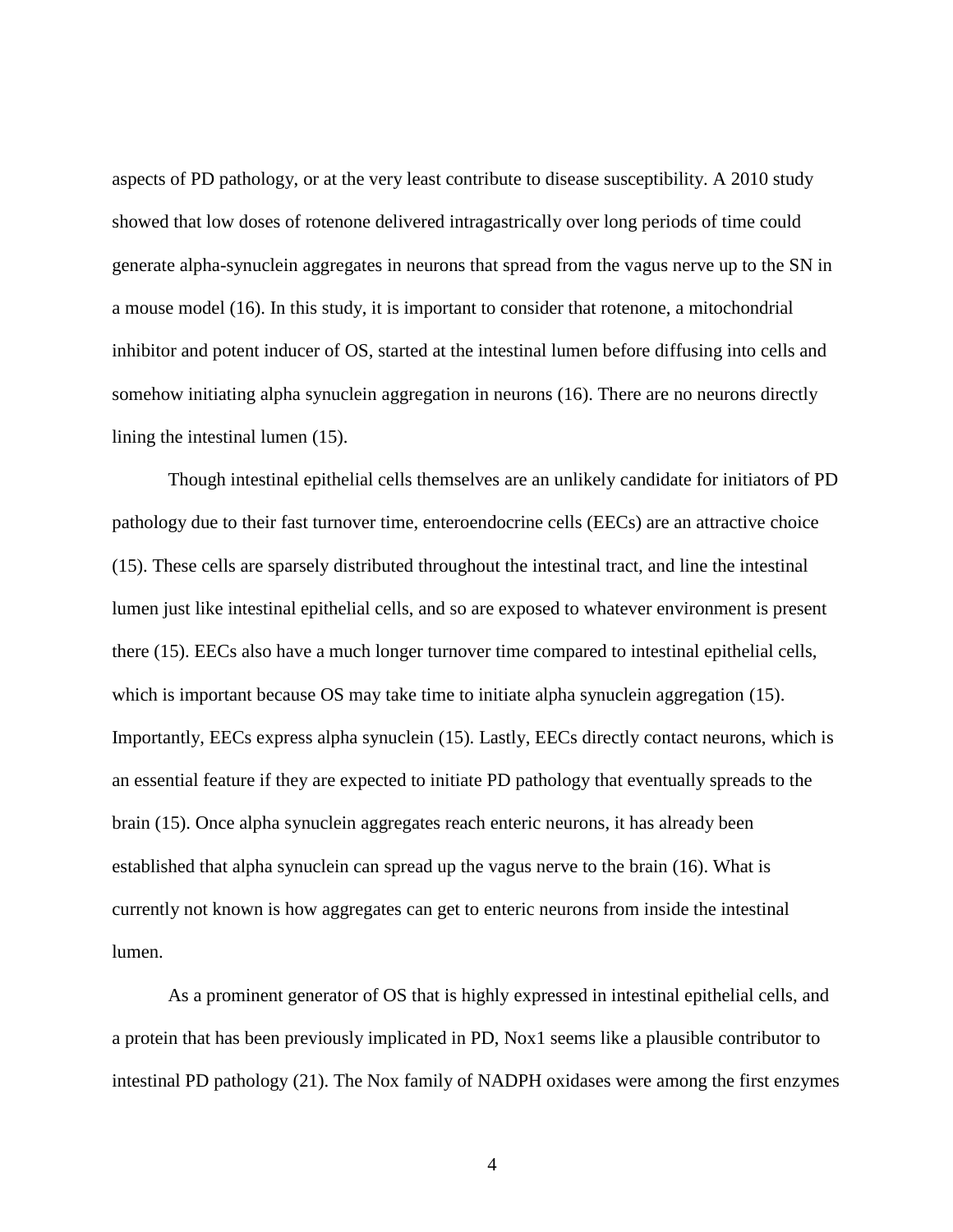discovered that generate ROS "intentionally," and not simply as a byproduct of some other process like ATP production in mitochondria (21). Nox2 was the first isoform identified, where it was found to play a role in the respiratory burst and pathogen destruction by phagocytes (21). Today, there are a variety of Nox enzymes known with numerous roles in various tissues (21). Of the several Nox isoforms, Nox1 is highly expressed in the colon, where it was originally cloned (22). Namely, Nox1 is present in colon epithelial cells, and it confers these cells with the ability to produce superoxide (see Figure 1) (22). The role of superoxide generation in these intestinal epithelial cells is thought to either facilitate cell proliferation or act as part of the host response (22). With respect to the host response hypothesis, Nox1 expression is correlated with areas of increased bacterial colonization, and its expression is increased by exposure to interferon-gamma, lipopolysaccharide, and flagellins (22). Moreover, it was found that intestinal epithelial cells rapidly respond to commensal or pathogenic microbes with ROS, likely through a Nox1/Duox2 mediated pathway since these enzymes are highly expressed in intestinal epithelial cells (12).

With respect to PD, Nox1 in the brain was implicated in PD pathology in a number of studies by our lab (23, 24, 25). In a rat 6-hydroxydopamine (6-OHDA) PD model, Nox1 expression was shown to increase in the SN along with DNA oxidative stress (23). In a second study, Nox1 expression was found to increase in a paraquat (PQ) mouse model of PD, and Nox1 inhibition protected Tyrosine Hydroxylase-positive neurons from death in the SN (24). Last, Nox1 knockdown in a PQ rat model of PD was sufficient to reduce Tyrosine Hydroxylasepositive neuron cell death, OS, and alpha synuclein oligomers in the SN (25).

xi 5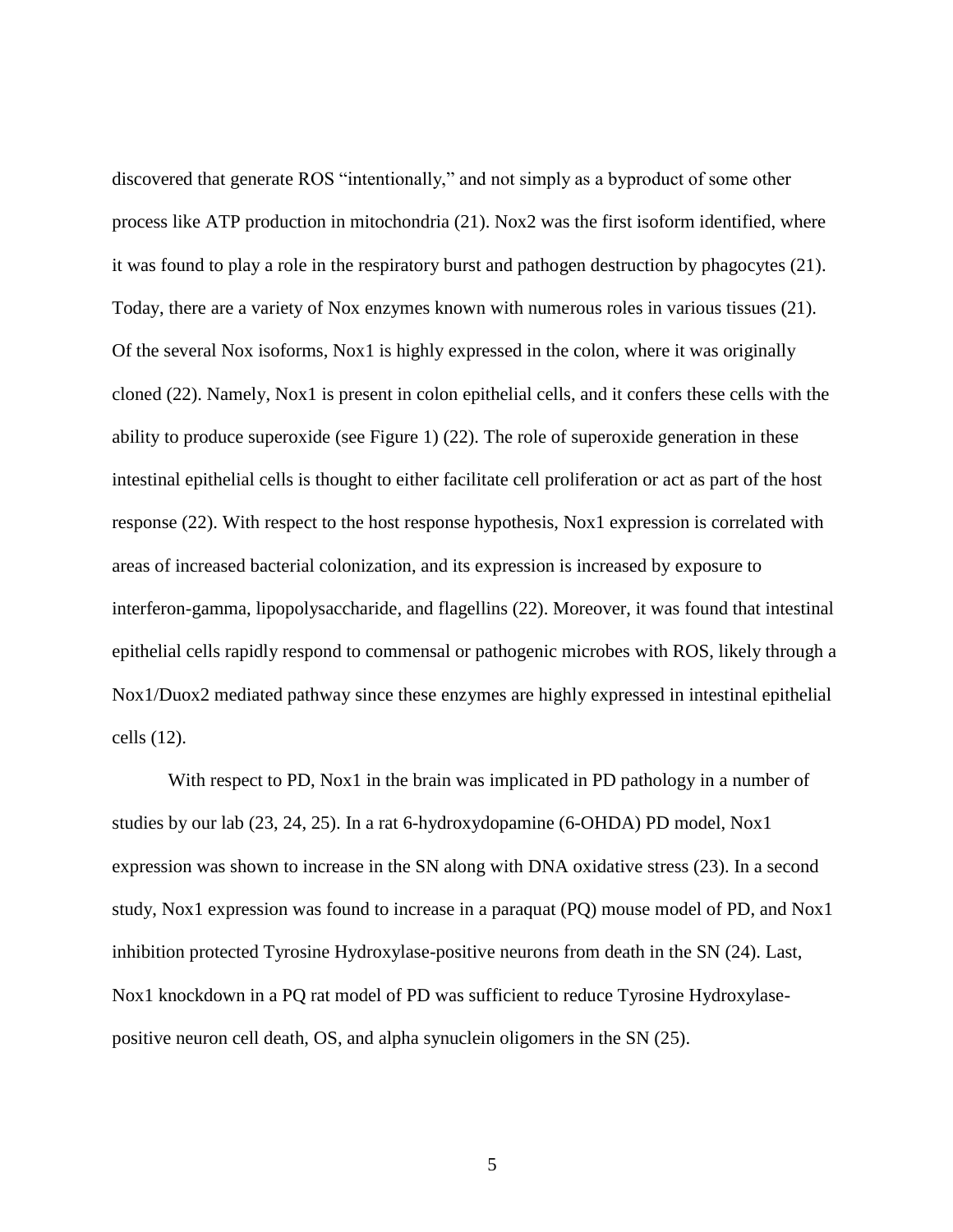Finally, we investigated high fat diet (HFD) as a possible trigger for PD-related pathology in the gut. First, one study showed that PD patients have an increase in their overall caloric intake, with the most major change occurring with intake of fats (26). Next, in a 1 methyl-4-phenyl-1,2,3,6-tetrahydropyridine (MPTP) mouse model of PD, mice fed a HFD had lower dopamine levels after treatment and more striatal neuron loss (27). In another study it was shown that mouse fed a HFD prior to being subject to a 6-OHDA model of PD had increased dopaminergic (DA) cell loss as well as increased oxidative stress in the SN (28). Fat intake on the whole has also been show to increase the amount of oxidative stress in the gut (29). Moreover, long-term ingestion of HFD leads to changes in the microbiome (30). A major study related the microbiome to PD by showing that, in an alpha synuclein overexpression model of PD in mice, PD motor symptoms were largely attenuated in germ-free mice (31). Additionally, the study found that microbiome transplant from PD-affected human donors exacerbated physical symptoms when compared to transplant from healthy donors in the overexpression mouse model (31). An overall schematic showing the proposed relationship between an intestinal trigger like HFD, Nox1, OS, and alpha synuclein aggregation is shown in Figure 2.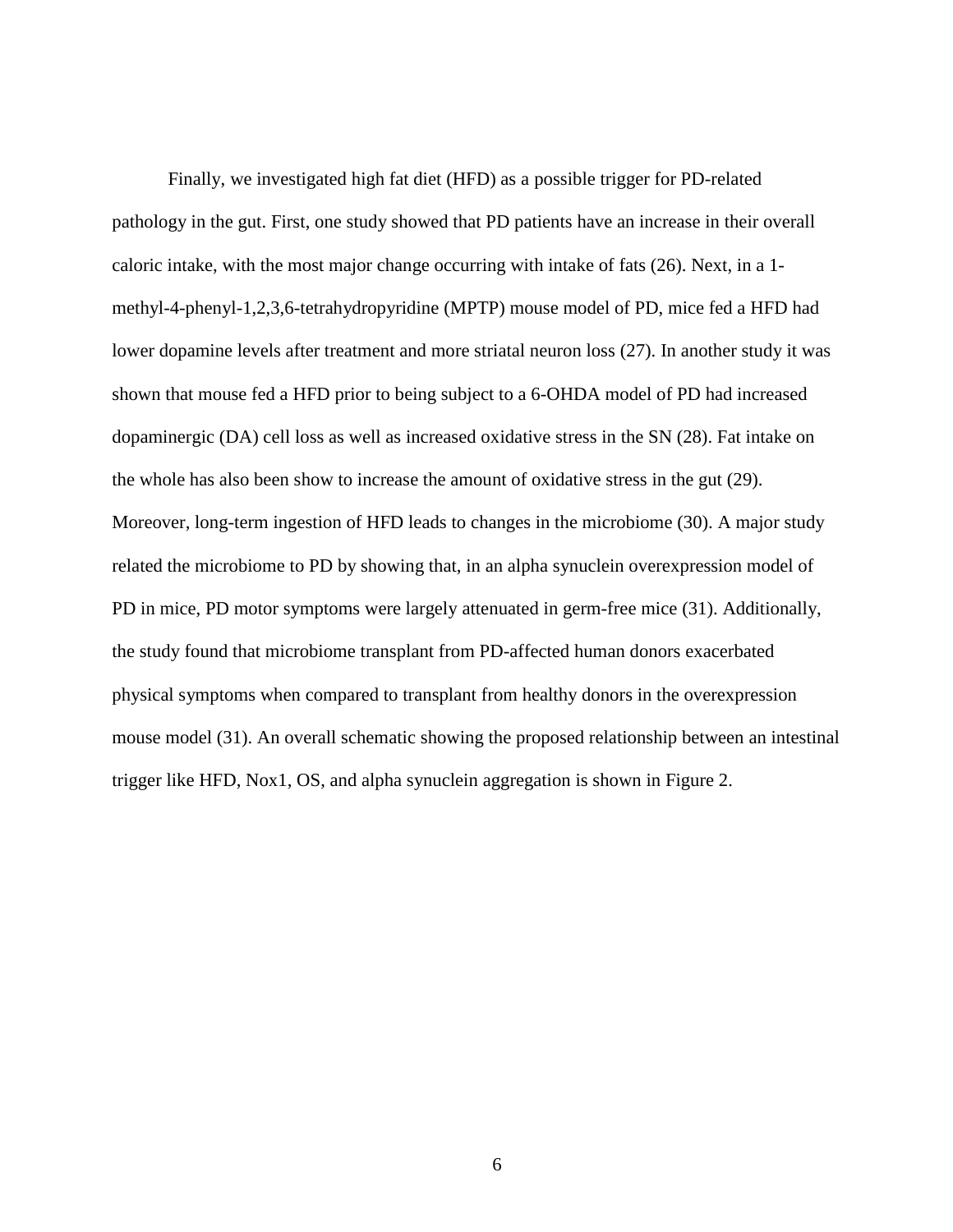

**Figure 1: Depiction of Nox1 protein generating superoxide while oxidizing NADPH to NADP<sup>+</sup> . Also shown are the many subunits associated with Nox1. Cytosolic subunits NOXA1 and NOXO1 are required for superoxide generation. Image from Ma et al***, Molecular Neurodegeneration*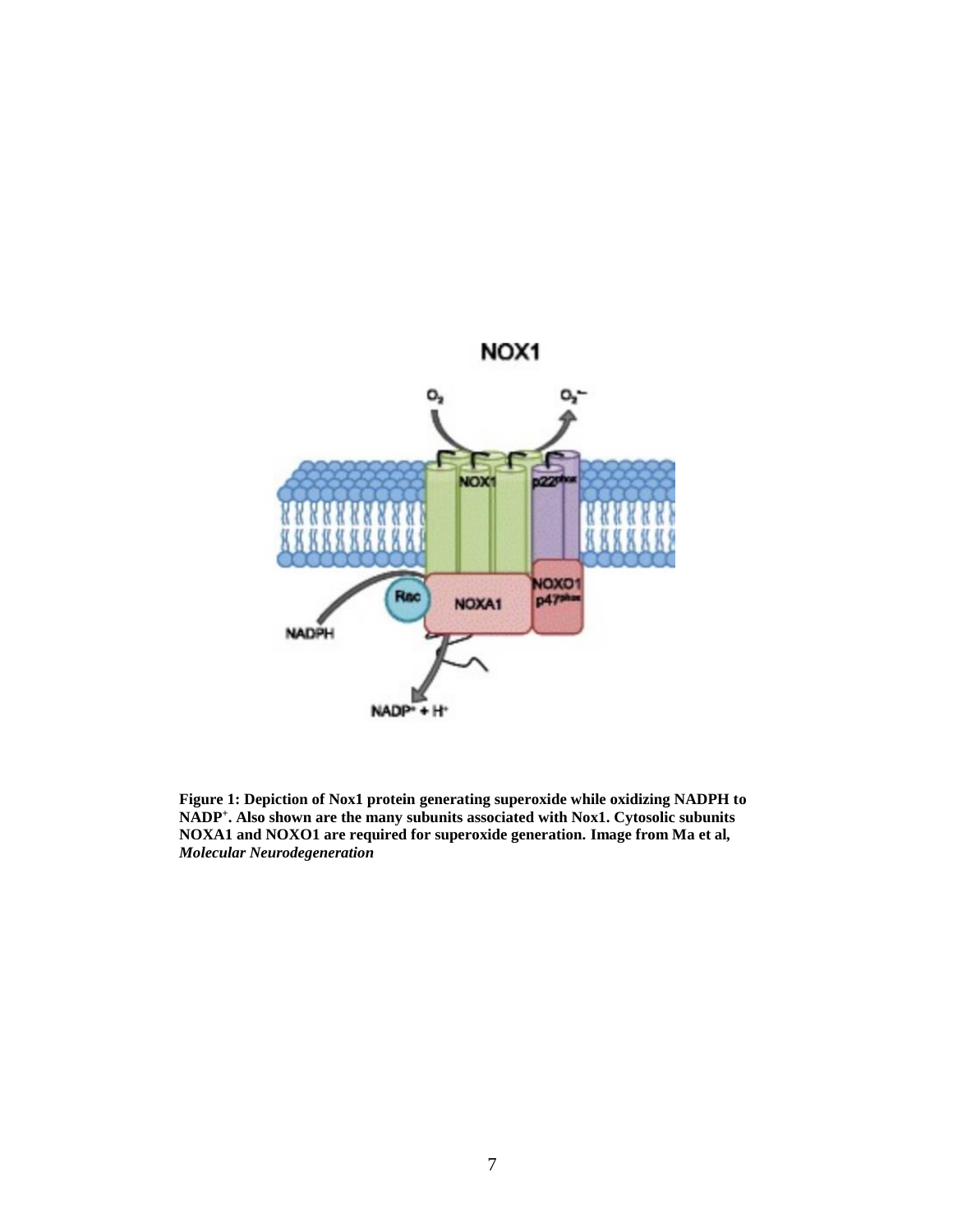

**Figure 1: Schematic depicting proposed relationship between intestinal trigger, Nox1, OS, and alpha synuclein aggregation. Intestinal changes initiated by trigger cause EECs contacting the lumen to upregulate expression of Nox1. OS is generated as a result, initiating alpha synuclein aggregation within the EECs. Alpha synuclein aggregates spread from the EECs to enteric neurons contacting the EECs.**  From there, aggregates spread to the vagus nerve and finally to the *substantia nigra*.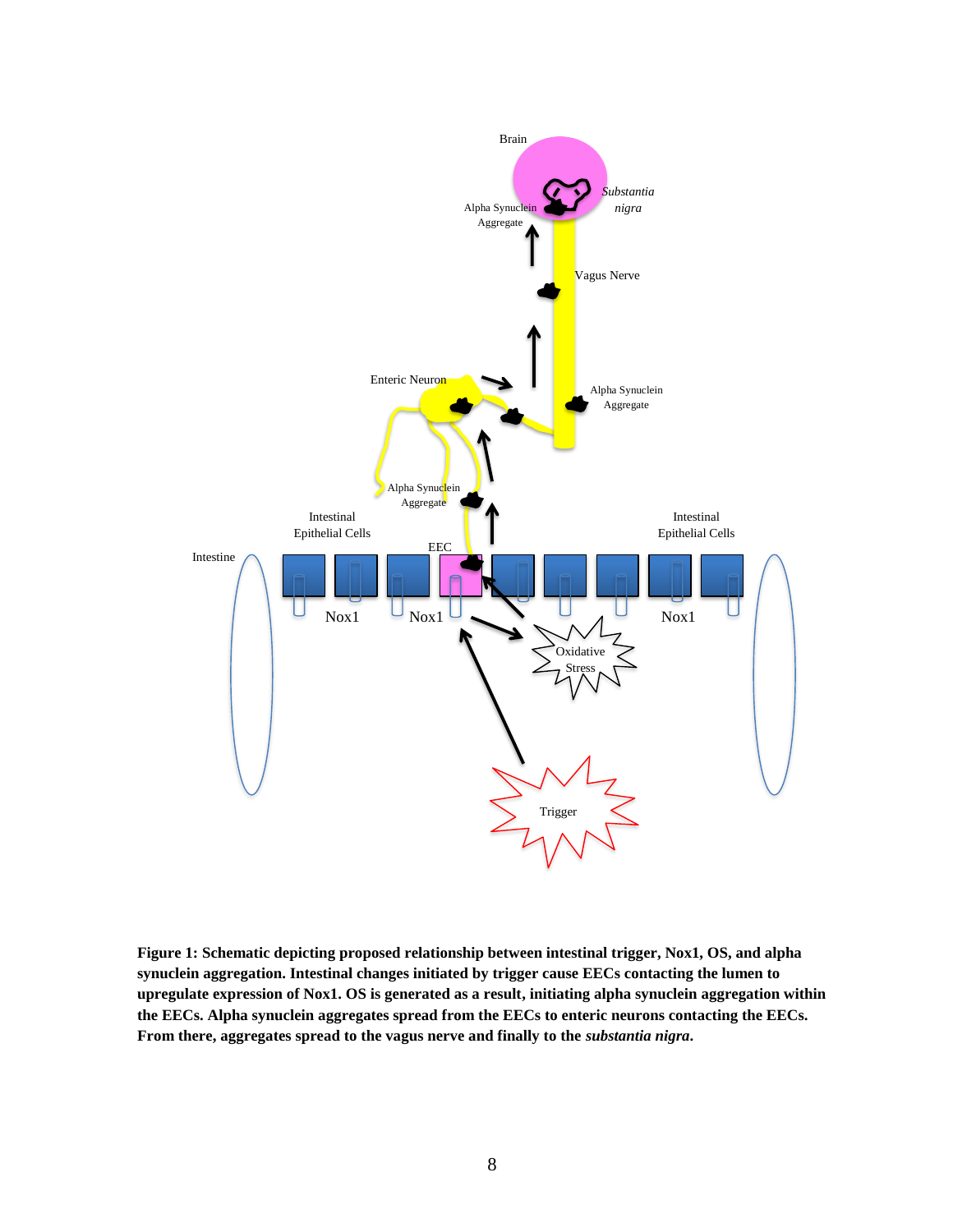### **RESULTS**

#### **Nox1 and Alpha Synuclein Transcripts are Present in Young and Aged Mouse Colon**

Duodenum, ileum and colon tissues were collected from a 7-month old male mouse, a 7 month old female mouse, and a 23-month old male mouse. After that, RNA was extracted using Trizol. cDNA was then synthesized from the RNA, and a Polymerase Chain Reaction (PCR) using the cDNA as template was carried out. Primers for Nox1, alpha synuclein, and GAPDH were used (Figure 3).

This experiment was performed because age is the most significant risk factor for PD, and therefore the presence of Nox1 in aged mice would be helpful in building our hypothesis (32). In addition, oxidative stress is known to increase with age, and an upregulation in Nox1 expression was shown to occur in response to a toxin that induces oxidative stress in the brain in a previous study by our lab (32, 25). This result suggests that Nox1 is present throughout the intestinal tract in mice of both 7 and 23 months of age. It also suggests that alpha synuclein is present in at least the colons of male and female mice of both 7 months and 23 months of age, but it is not consistently detectable in the ileum and duodenum of 7-month old mice.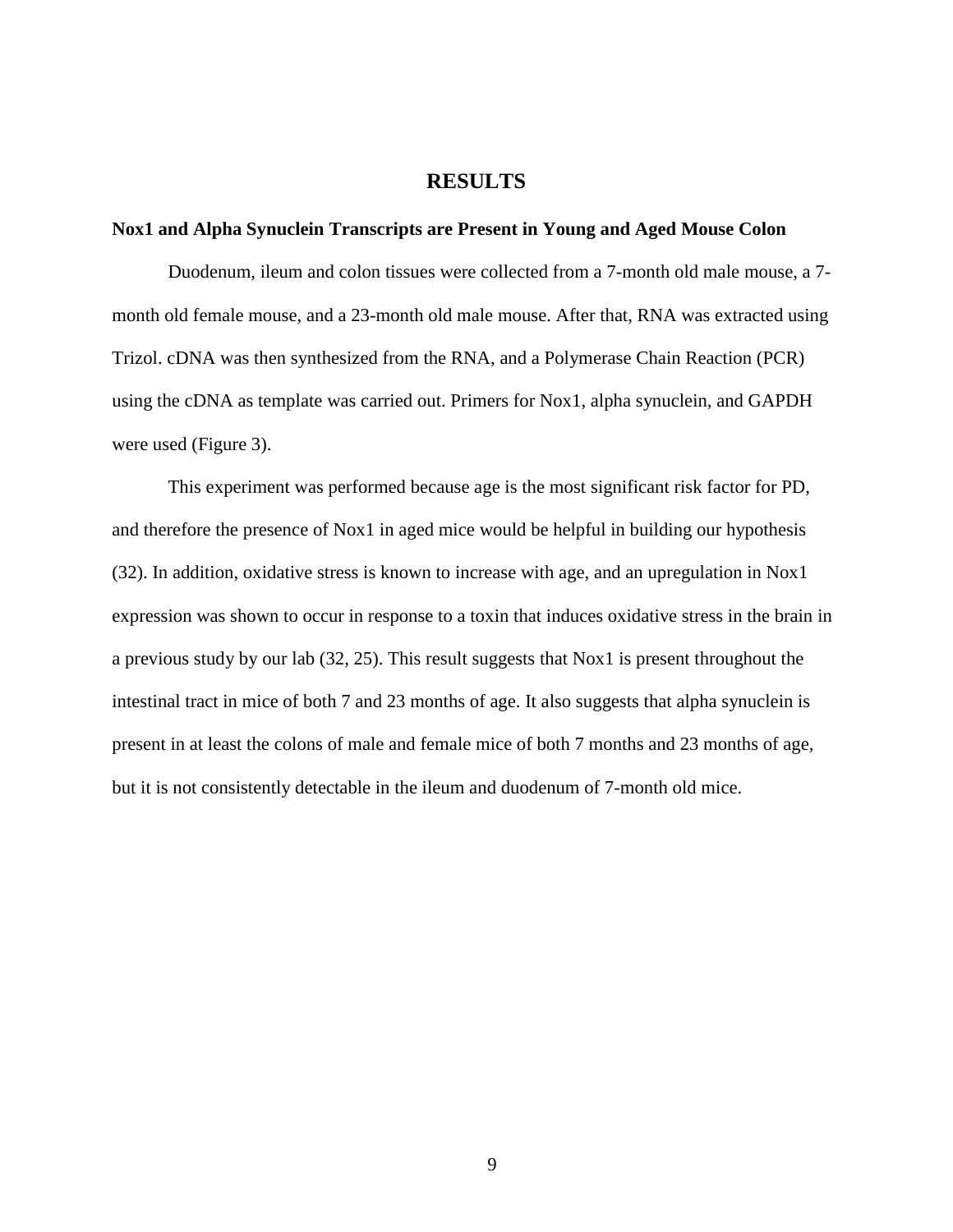

**Figure 3: PCR data from cDNA of Duodenum, Ileum, and Colon of 7-month old male mouse, 7-month old female mouse, and 23-month old male mouse.**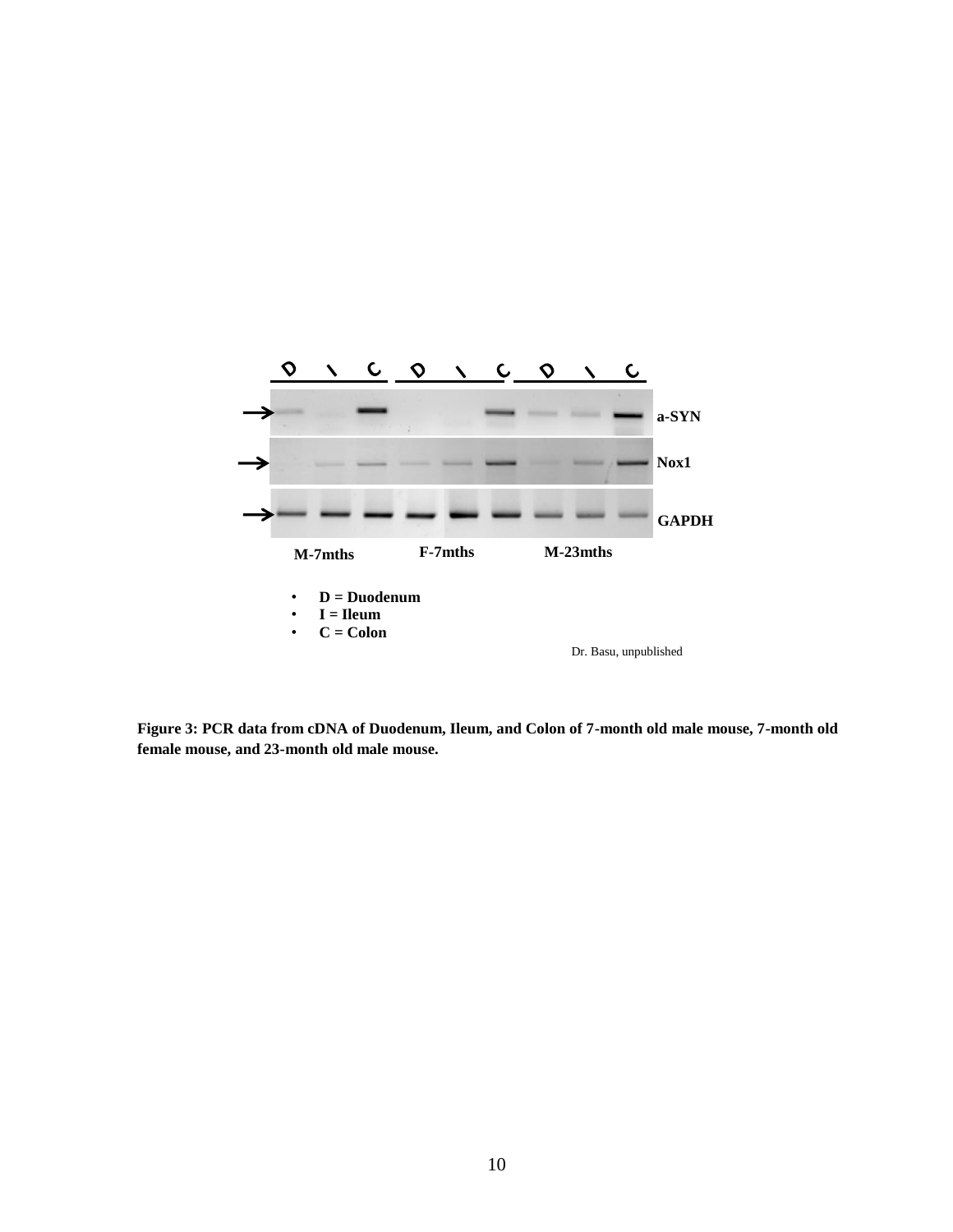#### **Nox1 Protein is Present throughout the Intestines of Young and Aged Mice**

Intestinal tissues from duodenum, ileum, and colon were extracted from a 7-month old male mouse and a 23-month old male mouse. Immunohistochemistry (IHC) was then performed on these tissues using Nox1 as the primary antibody. A secondary antibody control, in which only secondary antibody and no primary antibody was used, was performed to establish background staining. Following IHC, 5x, 10x, and 40x images were taken of the tissues. Representative 10x images are shown below (Figure 4).

The expectation was that Nox1 protein levels would be present throughout the intestinal tract, but that Nox1 expression would be highest in the colon. Moreover, we were expecting to see that Nox1 levels would be significantly greater in the colon of the aged mouse when compared to the young mouse. We were able to confirm that Nox1 is in fact expressed thoughout the intestinal tract of both young and aged mice, but it is unclear from this study if there is increased expression in the colon or in the intestines of aged mice.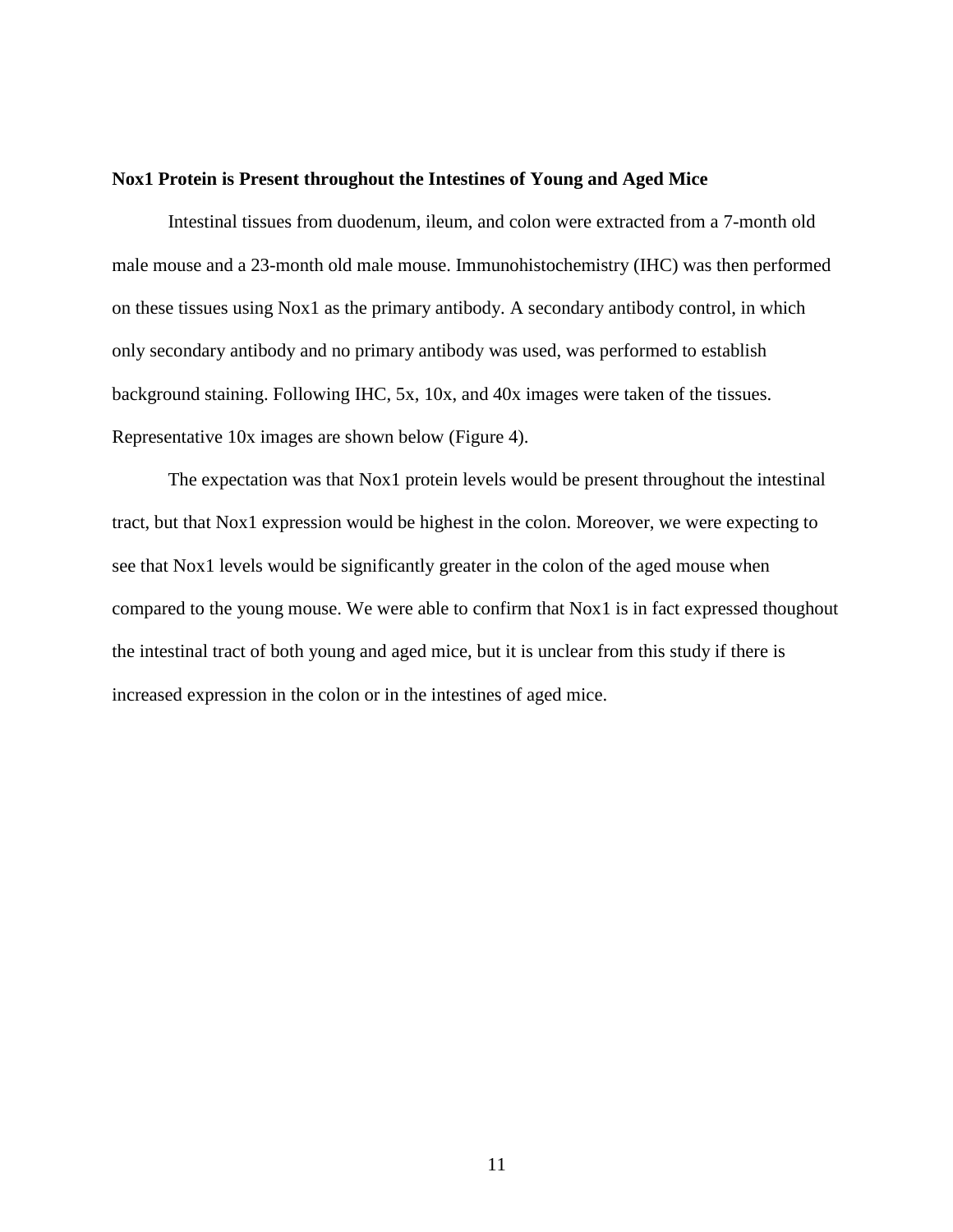

**Figure 4: IHC of Duodenum, Ileum, and Colon from a 7-month old male mouse mouse and a 23-month old male mouse. "2ab" indicates that only secondary antibody was used, which acted as a control for background staining.**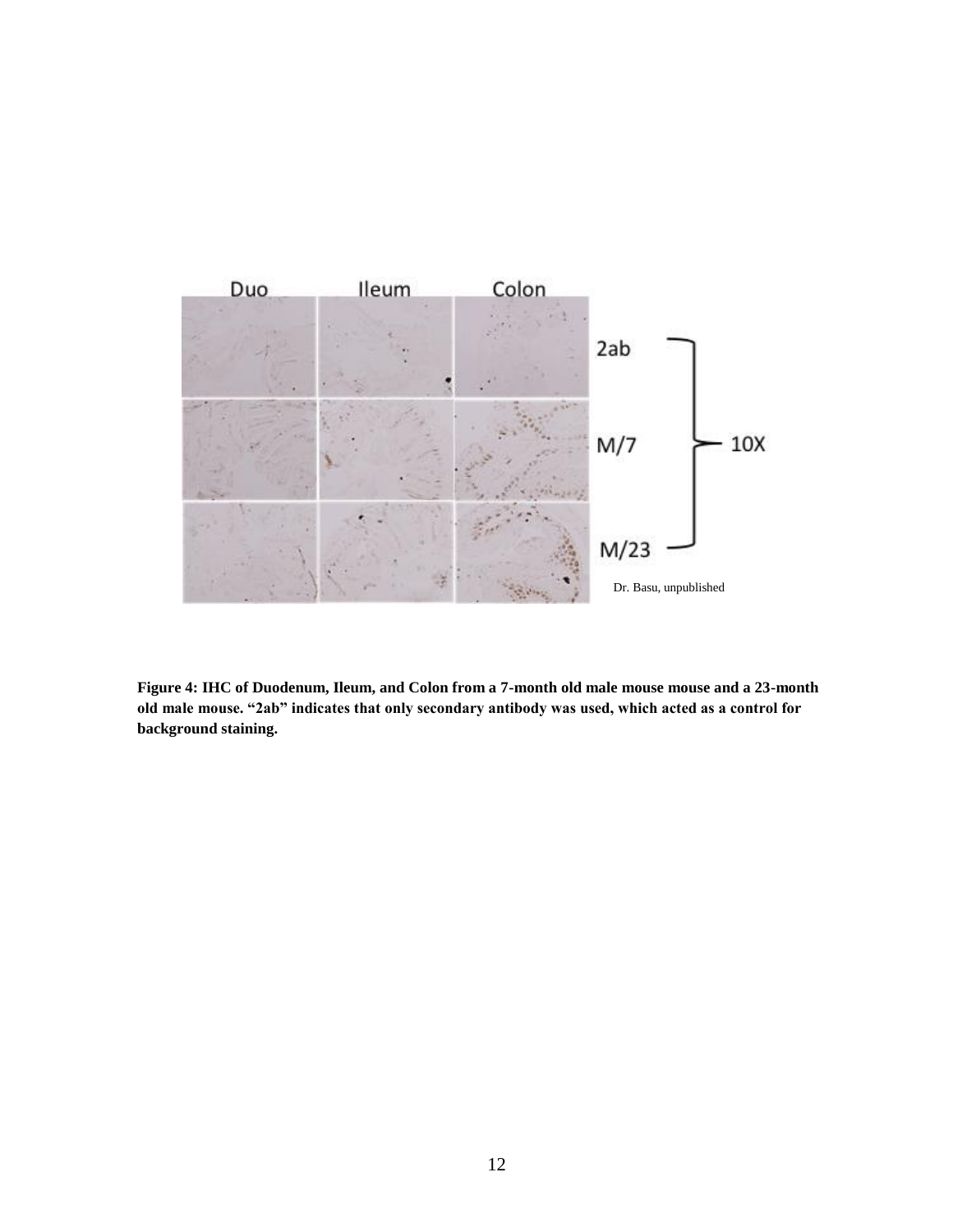#### **STC-1 Cells Express Alpha Synuclein and Nox1 Transcripts**

STC-1 cells were treated with either Dimethyl sulfoxide (DMSO) (vehicle control), 100nM of Rotenone or 500nM of Rotenone and collected after 48 hours. The cells then underwent RNA extraction, and cDNA was subsequently synthesized from the RNA. Finally, the cDNA was amplified via PCR using Nox1, alpha synuclein, and GAPDH primer sets (Figure 5).

In a previous study by our lab, it was shown that N27 cells (rat dopaminergic neuron cell line) treated under similar conditions exhibited an increase in Nox1 and alpha synuclein transcript expression (25). It was unclear in the literature whether or not STC-1 cells express Nox1 transcripts. In this experiment, it appears that they do. We also observed in this trial that STC-1 cells express alpha synuclein transcripts, as had been previously reported.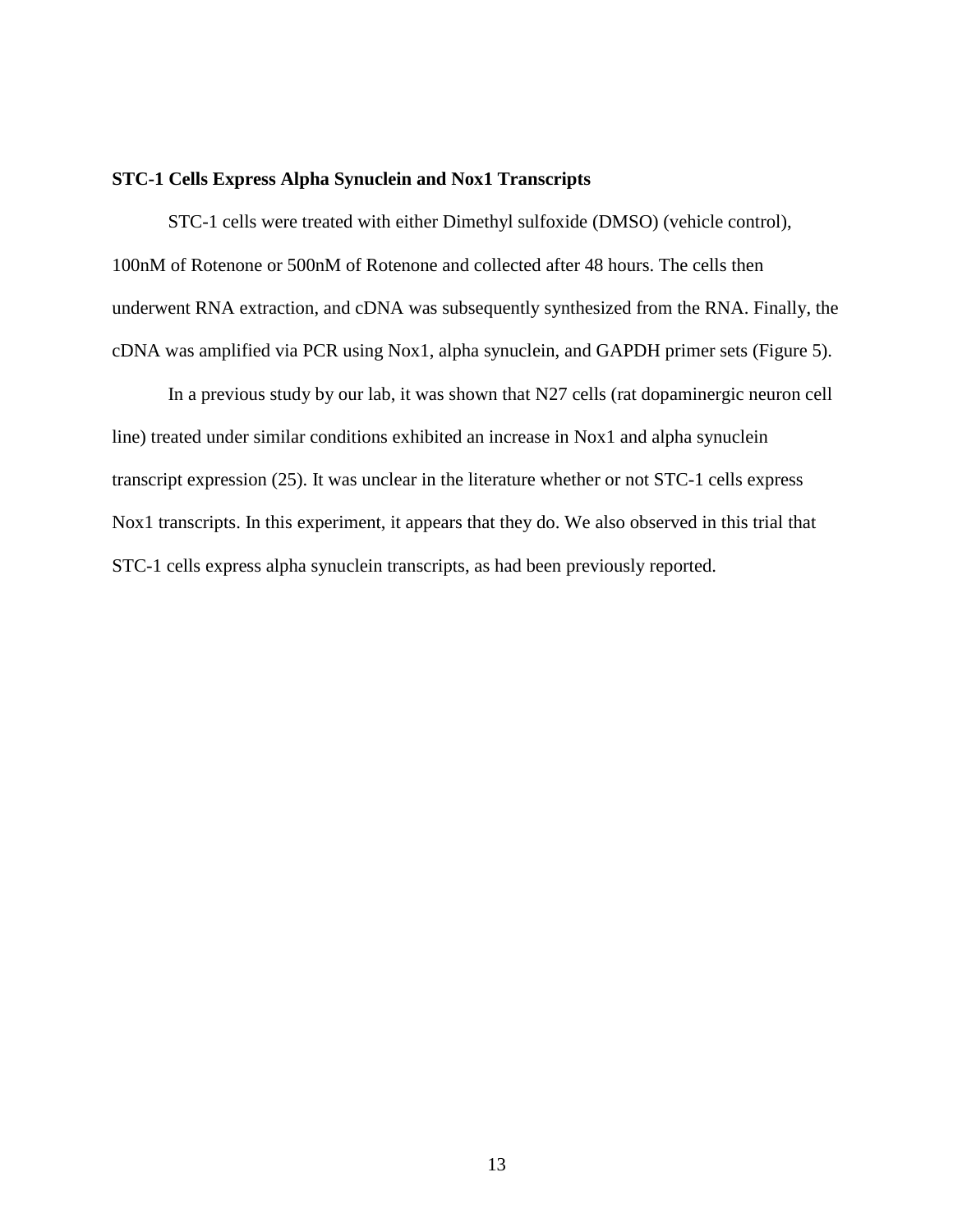

**Figure 5: PCR of alpha synuclein and Nox1 cDNA in STC-1 cells under DMSO, 100nM Rotenone and 500nM Rotenone after 48 hours.**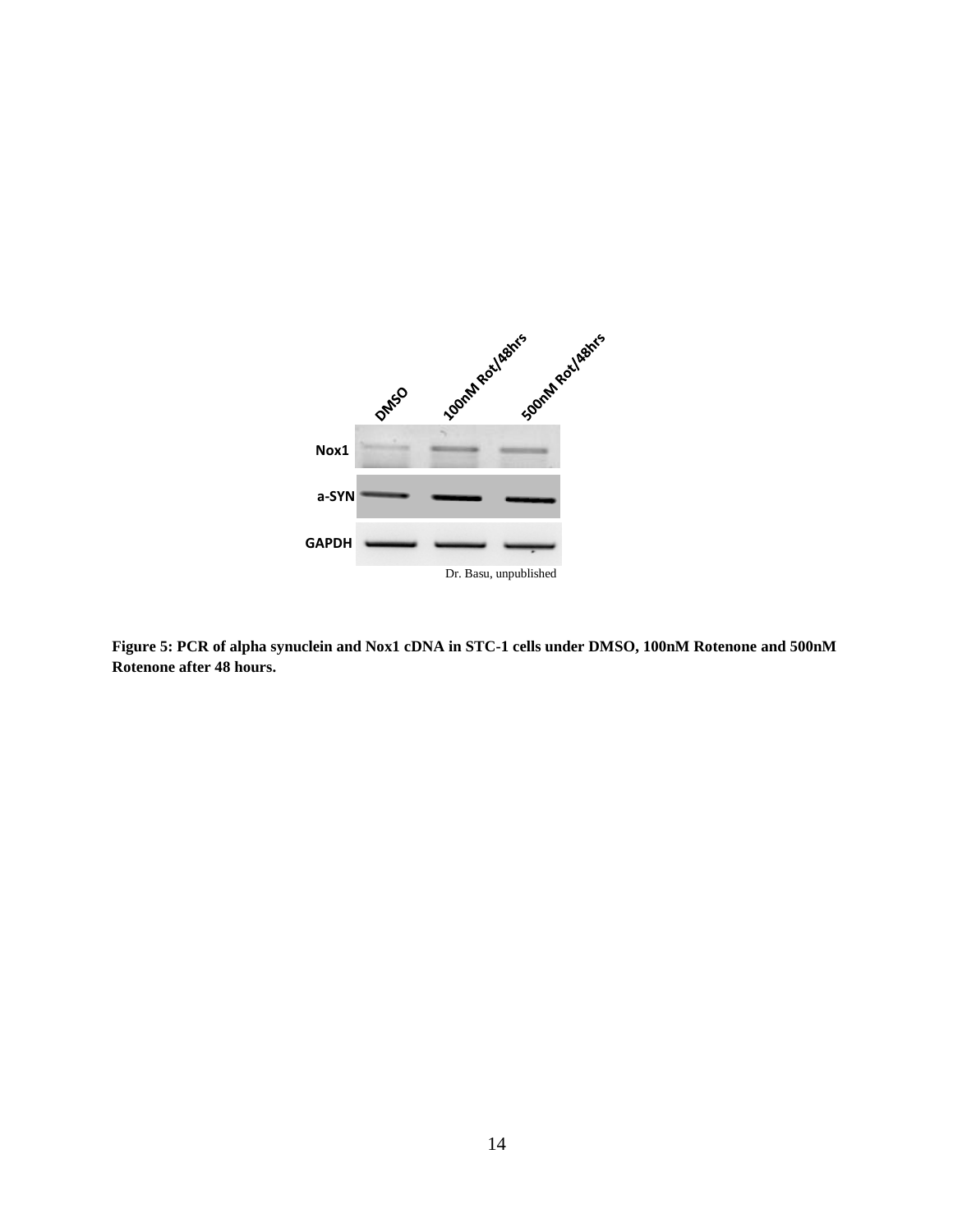#### **Nox1 Protein Levels are Unchanged in the Intestinal Tissue of Young Mice Fed a HFD**

Seven mice fed a HFD for 24 weeks were compared to six age-matched mice fed a normal chow diet. Intestinal tissue was collected at the end of the 24 weeks and paraffinembedded. Tissue was then sliced using a microtome and dried onto a microscope slide to be used in IHC staining. Nox1 antibody was used as the primary antibody in this study. 5x, 10x, and 40x images were taken of DAB-stained slides following IHC. Representative 10x images from three control and three HFD mouse tissues are shown below (Figure 3). Image quantification was performed using ImageJ on the 10x images for each tissue.

In this case, HFD was investigated as a possible trigger that could enhance Nox1 protein expression in a Nox1-mediated PD model. If HFD did act as a trigger, it would be expected that a significant increase in Nox1 expression could be observed, especially in the colon, where Nox1 protein levels are the highest. It does not appear here that there was any change in Nox1 protein level expression in HFD intestinal tissues compared to controls.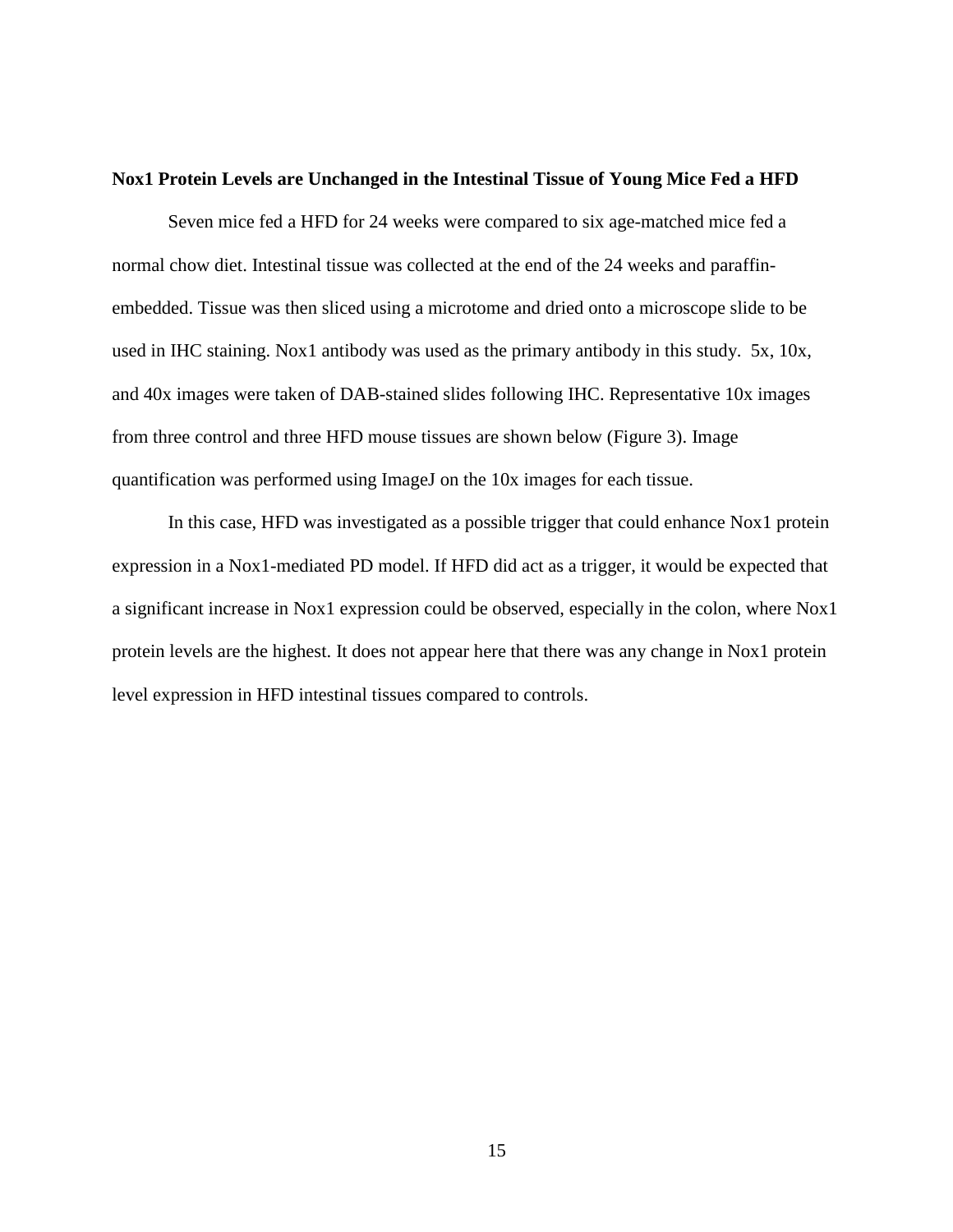





**Figure 6: Representative micrographs from Nox1 staining of the intestinal tissues of three animals each in either a HFD or Control diet. Duodenum (top left), ileum (top right), and colon (center) sections are shown with animals in the Control diet group in the top row and animals in the HFD group in the bottom row.**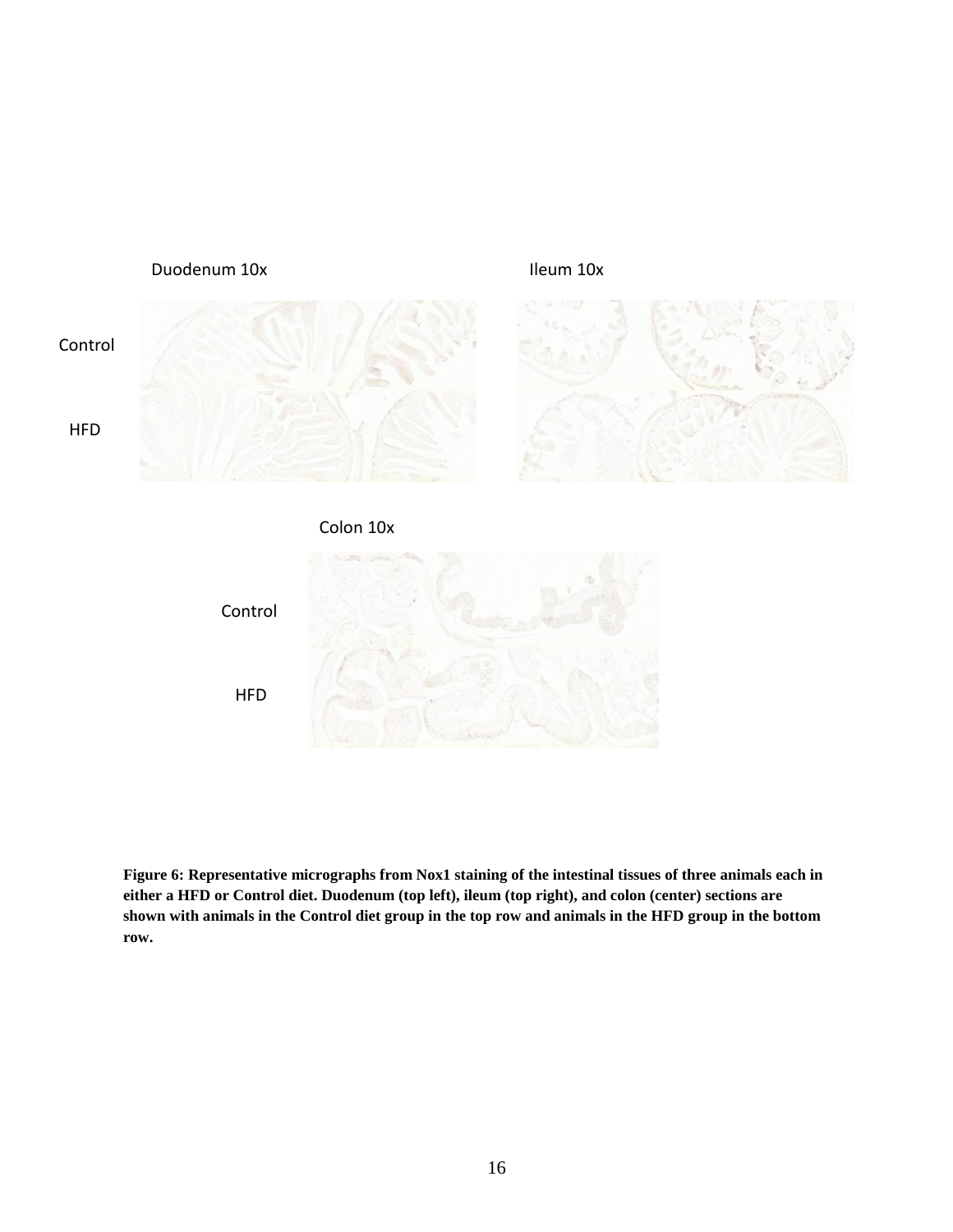# **MATERIALS AND METHODS**

#### **STC-1 Cell Culture Maintenance**

STC-1 cells (ATCC) were maintained above five passages in DMEM high glucose supplemented with 20% FBS. Cell splitting was achieved by first incubating cells with Trypsin-EDTA (TE) for 1-2 minutes, inactivating the TE by addition of equal volume of culture media, and pelleting the cells by 5 minutes of centrifugation at 500xg. The supernatant was then aspirated and the pellet resuspended in 1ml of media. This cell suspension was then aliquoted in appropriate volumes to new culture dishes or the same dish for the desired amount of cell splitting.

#### **RNA Extraction**

RNA extraction was performed using 500ul of Trizol reagent (Invitrogen) for STC-1 cell pellets and 1ml Trizol reagent for tissue samples. Cell pellets and tissue samples were homogenized by pipetting up and down using a p1000. A p200 was used if further dissociation was required. For the tissue samples, even after pipetting and prolonged incubation in Trizol, some material did not dissolve. In this case, samples were spun down as 12,000xg for 10 minutes at 4°C, and the supernatant was collected and transferred to a new 1.5ml tube. After that, the RNA extraction proceeded as described in the Invitrogen protocol. Following extraction, the RNA pellet was allowed to dry in a 1.5ml tube with the lid open for 20 minutes. Samples were resuspended in 30ul to 50ul DEPC-treated water depending on pellet size.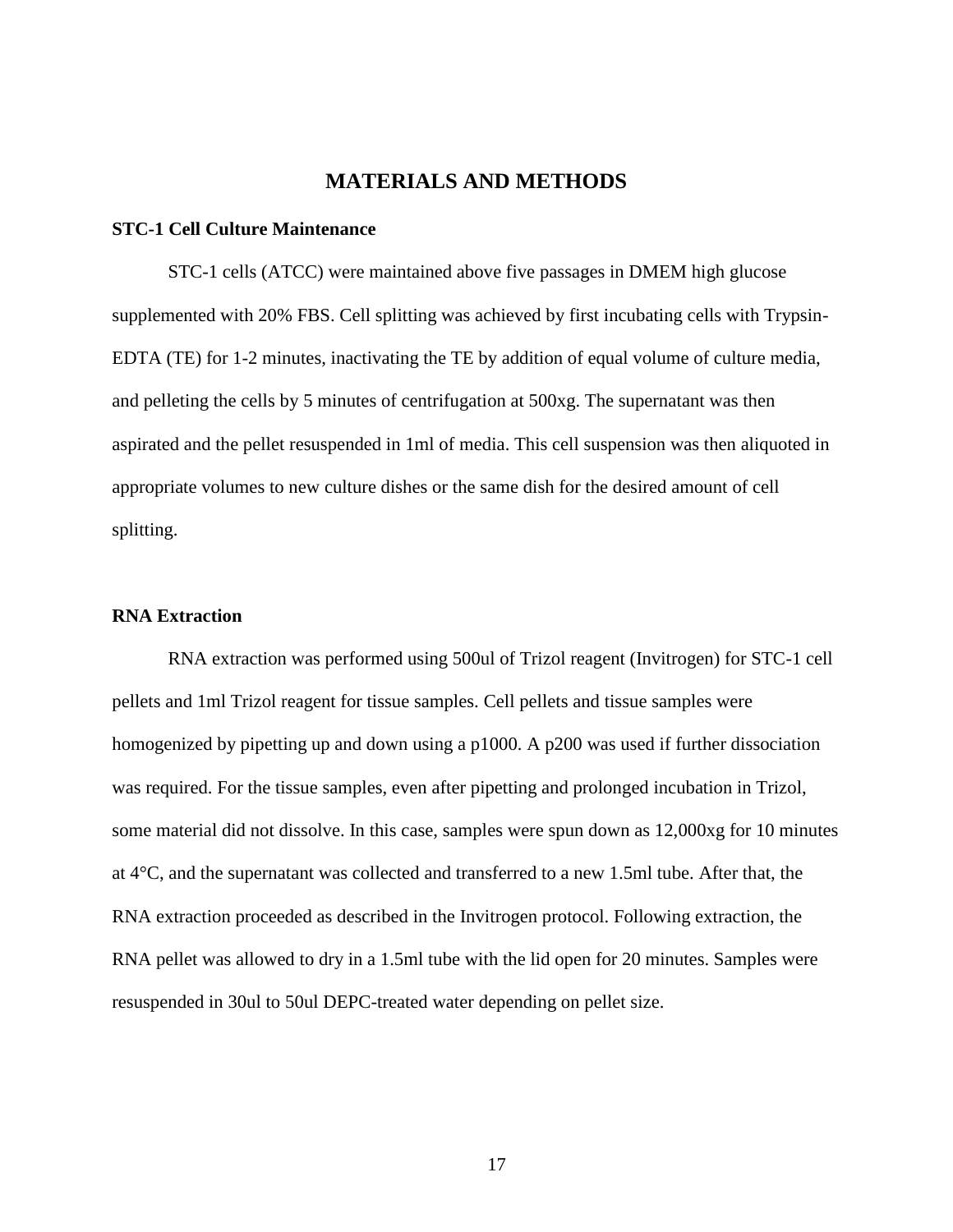#### **cDNA Synthesis**

cDNA synthesis consisted of using the GenDEPOT amfiRivert cDNA Synthesis Platinum Master Mix. A mixture was prepared consisting of 1ug of RNA brought up to a volume of 9ul with DEPC water, 10ul of a 2X buffer, and 1ul of reverse transcriptase enzyme. The reaction mixture was then incubated in a thermocycler at the following conditions: 1 minute at  $60^{\circ}$ C, 5 minutes at 25°C, 1 hour at 50°C, and 1 minute at 85°C.

#### **Polymerase Chain Reaction**

PCR was carried out using the GenDEPOT amfiSure PCR Master Mix (2X). The total reaction volume used was 16ul, and it contained 8ul of the 2X Master Mix, 1ul of 10uM forward primer, 1ul of 10uM reverse primer, 1ul of template DNA and 5ul of PCR-certified water. Following amplification, DNA amplicons were analyzed via agarose gel electrophoresis. A 1.2% agarose gel with 0.5ug ethidium bromide per 1ml agarose was typically used, and the gel was run at 100V for approximately 30 minutes. Depending on the amount of samples involved, gels were either prepared to a volume of 75ml or 150ml. Following electrophoresis, agarose gels were imaged in a Gel Doc Easy Imager (Biorad) with 0.2 seconds of light exposure.

#### **Immunohistochemistry**

Paraffin-embedded tissues were cut to 25 micron slices using a microtome and then placed on microscope slides. Tissue slices on slides were allowed to dry overnight. After that, slides were deparaffinized in 2 changes of xylene for 5 minutes each, followed by incubation in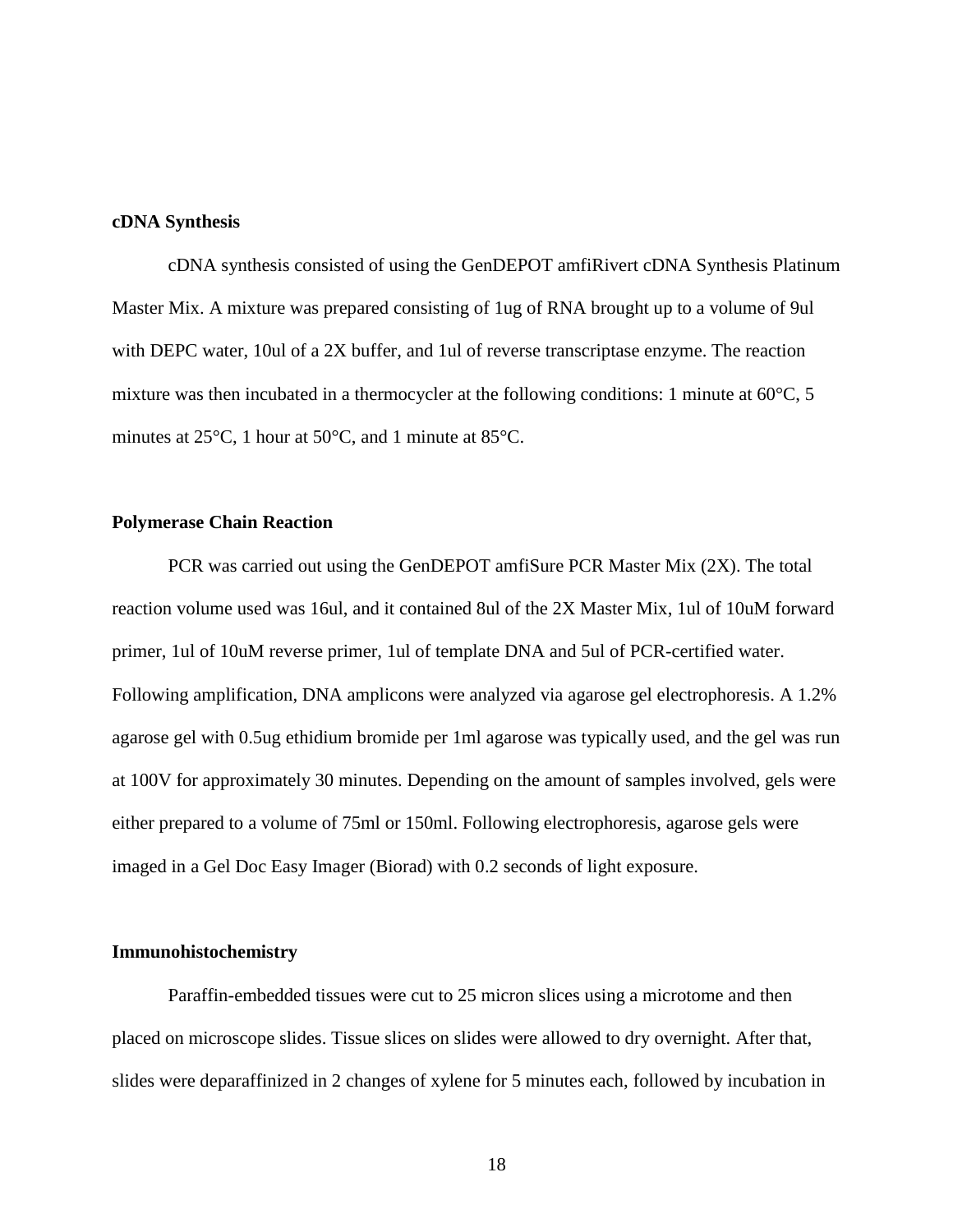2 changes of 100% ethanol for 3 minutes each, 95% ethanol for 1 minute, and 80% ethanol for 1 minute. All slides were then boiled at 95-100°C in Sodium Citrate Buffer (10mM Citric Acid, 0.05% Tween 20, pH 6) for 30 minutes. The slides were then allowed to cool for 20 minutes, and then rinsed twice in PBS-T (PBS with 0.05% Tween 20) for 5 minutes each. Endogenous peroxidase blocking was achieved by incubating slides in 3% hydrogen peroxide in PBS for 5 minutes. Slides were rinsed in PBS-T and then permeabilized in 0.2% Triton in PBS. Next, blocking was performed in a solution of 1% Bovine Serum Albumin (BSA) and 5% horse serum in PBS-T for 30 minutes. Samples were washed in PBS-T and then incubated in primary antibody overnight at 4°C in a humidifier. Primary antibody staining was performed using a 1:25 dilution of Nox1 antibody serum (a gift from the lab of Yabe-Nishimura). The next day, samples were washed three times in PBS-T and secondary antibody coupled to biotin was applied for one hour. Slides were washed again with PBS-T and then slides were incubated in the Avidin-Biotin Complex Reagents (Vecta Stain) for 1 hour. The samples were washed in 0.1M PB and then DAB stain  $(0.7 \text{mg}/1 \text{mL}$  DAB in a solution of 30% hydrogen peroxide and 0.1M PB) was applied for 2 minutes to each samples, in set of three slides at a time. After that, all slides were dehydrated by immersing in dH<sub>2</sub>O for 5 minutes, 70% ethanol for 5 minutes, 80% ethanol for 5 minutes, 90% ethanol for 5 minutes, and 2 changes of 100% ethanol or 5 minutes. The samples were then placed in xylene for 15 minutes and mounted on a coverslip using Permount. The coverslips were allowed to dry overnight before being visualized on a Leica microscope.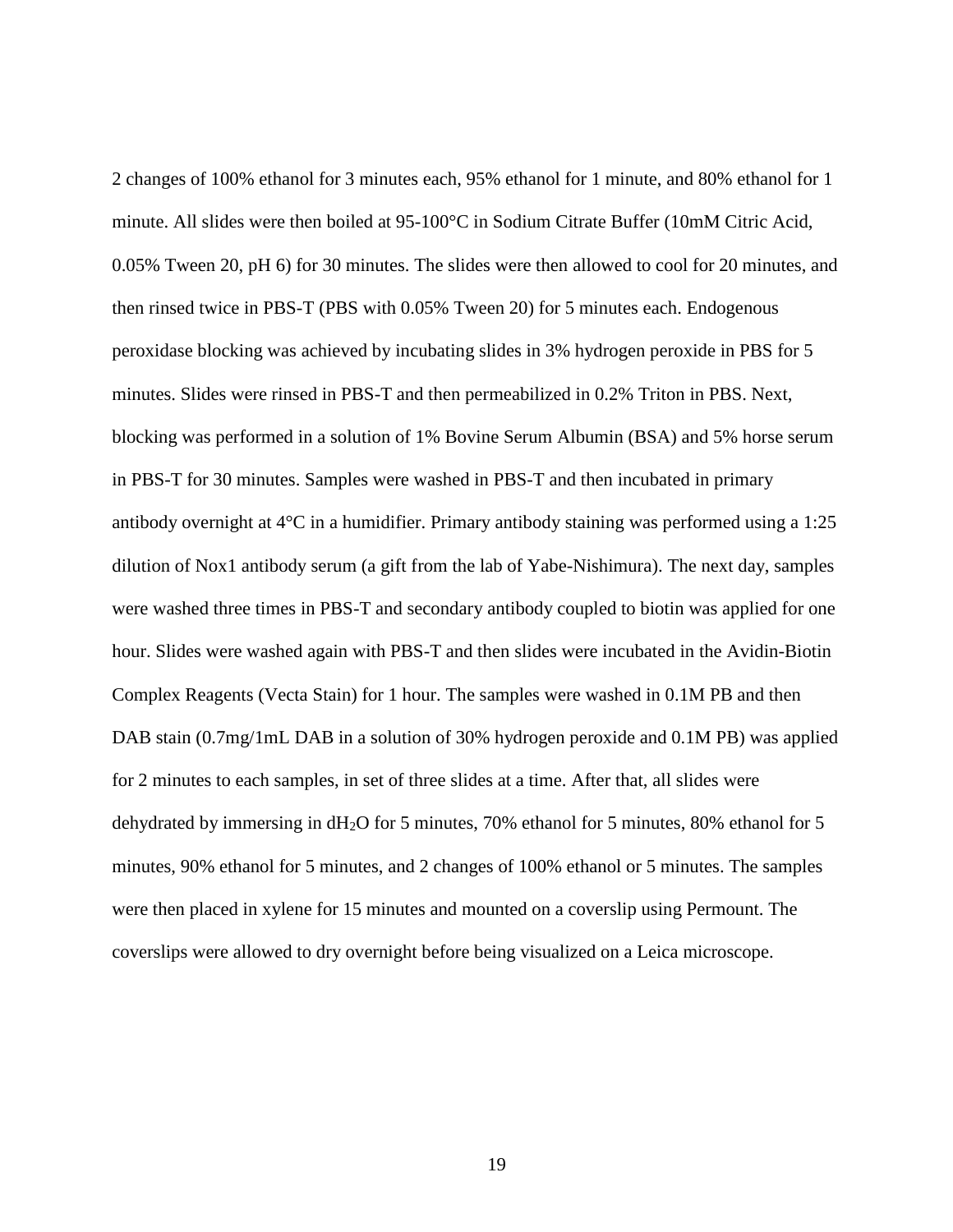# **Aged Mouse Studies**

Wild Type (WT) C57BL/6 mice were used in these studies, including a 7-month old male mouse, a 7-month old female mouse, and a 23-month old male mouse.

#### **High Fat Diet Treatment**

WT C57BL/6 mice were fed a 60% HFD for 24 weeks. All mice were 32 weeks (8 months) old. Body weight and food intake for each mouse was monitored on a weekly basis. The control group in the study consisted of three females and three males, and the HFD group consisted of four females and three males.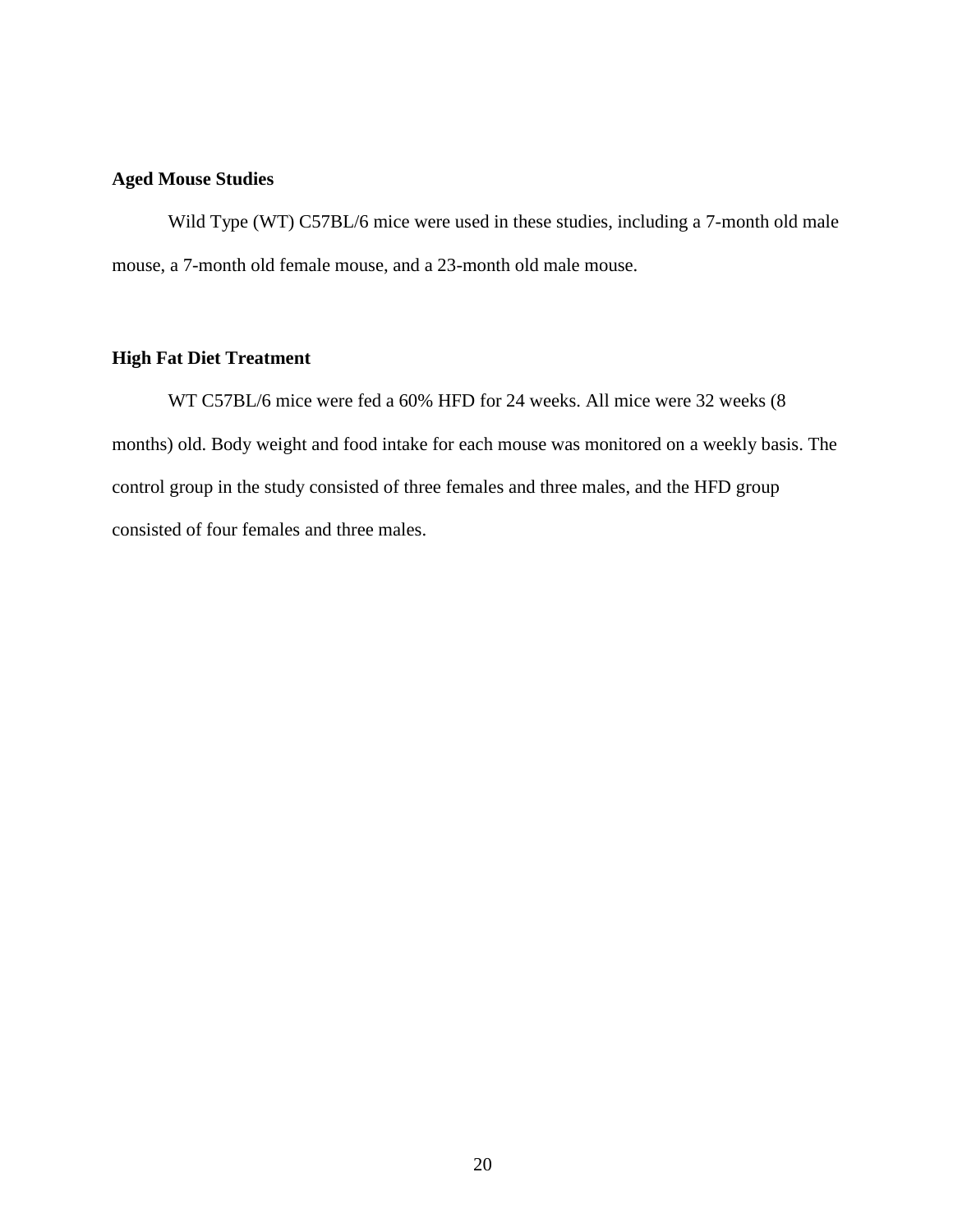# **DISCUSSION**

It is difficult to come to any concrete conclusions with the data obtained here, as much of it needs to be repeated. However, the data seems to suggest that Nox1 transcripts and protein are in fact present throughout young and aged mouse colons. It also seems that alpha synuclein transcripts exist in STC-1 cells. Also in STC-1 cells is the suggestion that Nox1 transcripts exists. If this observation is proven to be true after repeated experiments, it would simplify our downstream *in vitro* experiments in that a co-culture of STC-1 cells and intestinal epithelial cells would not be necessary. Finally, feeding mice a HFD does not appear to affect Nox1 protein levels in the intestinal tract. To confirm this, it may be necessary to further explore the functionality of ImageJ and find a way to measure staining in specific structures, as opposed to measuring overall staining.

The data shown here represent only the very beginning steps of a long study involving Nox1's role as a mediator of gut pathology. As stated above, many more repeats of the data shown here will be needed. Also down the road, larger cohorts will be necessary to generate findings that are meaningful. Moreover, other experiments may be used, including western blots and qPCR, to evaluate differences in transcript and protein expression.

Finally, in the future, we may continue to investigate HFD as a possible trigger for Nox1 mediated PD pathology in the gut, despite its apparent lack of a connection to Nox1 in this initial study. More focus, however, will be devoted to investigating *P. mirabilis* as a possible mediator of gut pathology, based on the study by Choi et al (34).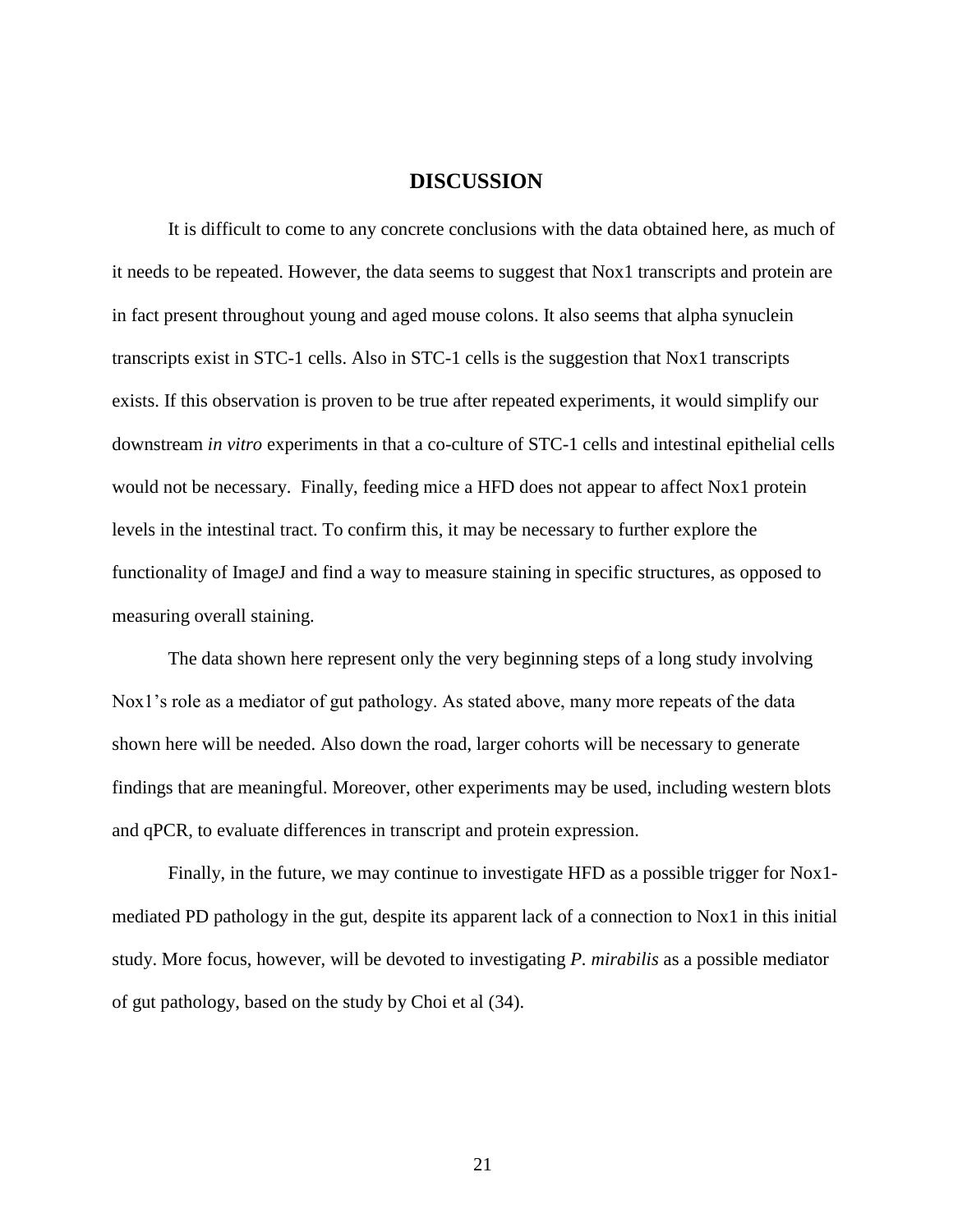# **REFERNCES**

- 1. Amy Reeve, Eve Simcox, Doug Turnbull. Ageing and Parkinson's disease: Why is advancing age the biggest risk factor? In Ageing Research Reviews, Volume 14, 2014, Pages 19-30, ISSN 1568-1637.
- 2. Jason L. Eriksen, Zbigniew Wszolek, Leonard Petrucelli. Molecular Pathogenesis of Parkinson Disease. Basic Science Seminars in Neurology. Arch Neurol. 2005;62(3):353-357.
- 3. Noyce, A. J., Bestwick, J. P., Silveira-Moriyama, L., Hawkes, C. H., Giovannoni, G., Lees, A. J. and Schrag, A. (2012), Meta-analysis of early nonmotor features and risk factors for Parkinson disease. Ann Neurol., 72: 893–901.
- 4. Kim, H.-J. (2013). Alpha-Synuclein Expression in Patients with Parkinson's Disease: A Clinician's Perspective. Experimental Neurobiology, 22(2), 77–83.
- 5. Desplats, P., Lee, H.-J., Bae, E.-J., Patrick, C., Rockenstein, E., Crews, L., … Lee, S.-J. (2009). Inclusion formation and neuronal cell death through neuron-to-neuron transmission of α-synuclein. Proceedings of the National Academy of Sciences of the United States of America, 106(31), 13010–13015.
- 6. Houser, M., and M. Tansey. The gut-brain axis: is intestinal inflammation a silent driver of Parkinson's disease pathogenesis? NPJ Parkinsons Dis. 2017 Jan 11;3:3. 2017.
- 7. Dukas, L., Willett, W., and Giovannucci, E. Association between physical activity, fiber intake, and other lifestyle variables and constipation in a study of women. American Journal of Gastroenterology. 98, 1790–1796 (2003).
- 8. Wang, J., Wang, Y., Zhou, S., & Zhou, J. (2004). May chronic childhood constipation cause oxidative stress and potential free radical damage to children?. Biomedical And Environmental Sciences : BES, 17(3), 266-272.
- 9. Li, Y., Zong, Y., Qi, J., & Liu, K. (2011). Prebiotics and oxidative stress in constipated rats. Journal Of Pediatric Gastroenterology & Nutrition, 53(4), 447-452.
- 10. Ribeiro, M., Gambero, A., & Ribeiro, M. (n.d). The importance of oxygen free radicals in the etiopathogenesis of diversion colitis in rats. Acta Cirurgica Brasileira, 25(5), 387-395.
- 11. Vermorken, A. J., Andres, E., & Cui, Y. (2016). Bowel movement frequency, oxidative stress and disease prevention (review). Molecular And Clinical Oncology, (4), 339.
- 12. Jones, R. M., Mercante, J. W., & Neish, A. S. (2012). Reactive Oxygen Production Induced by the Gut Microbiota: Pharmacotherapeutic Implications. Current Medicinal Chemistry, 19(10), 1519–1529.
- 13. Barbara, Giovanni; Stanghellini, Vincenzo; Brandi, Giovanni; Cremon, Cesare; Nardo, Giovanni Di; et al. Interactions Between Commensal Bacteria and Gut Sensorimotor Function in Health and Disease. The American Journal of Gastroenterology; Cambridge 100.11 (Nov 2005): 2560-2568.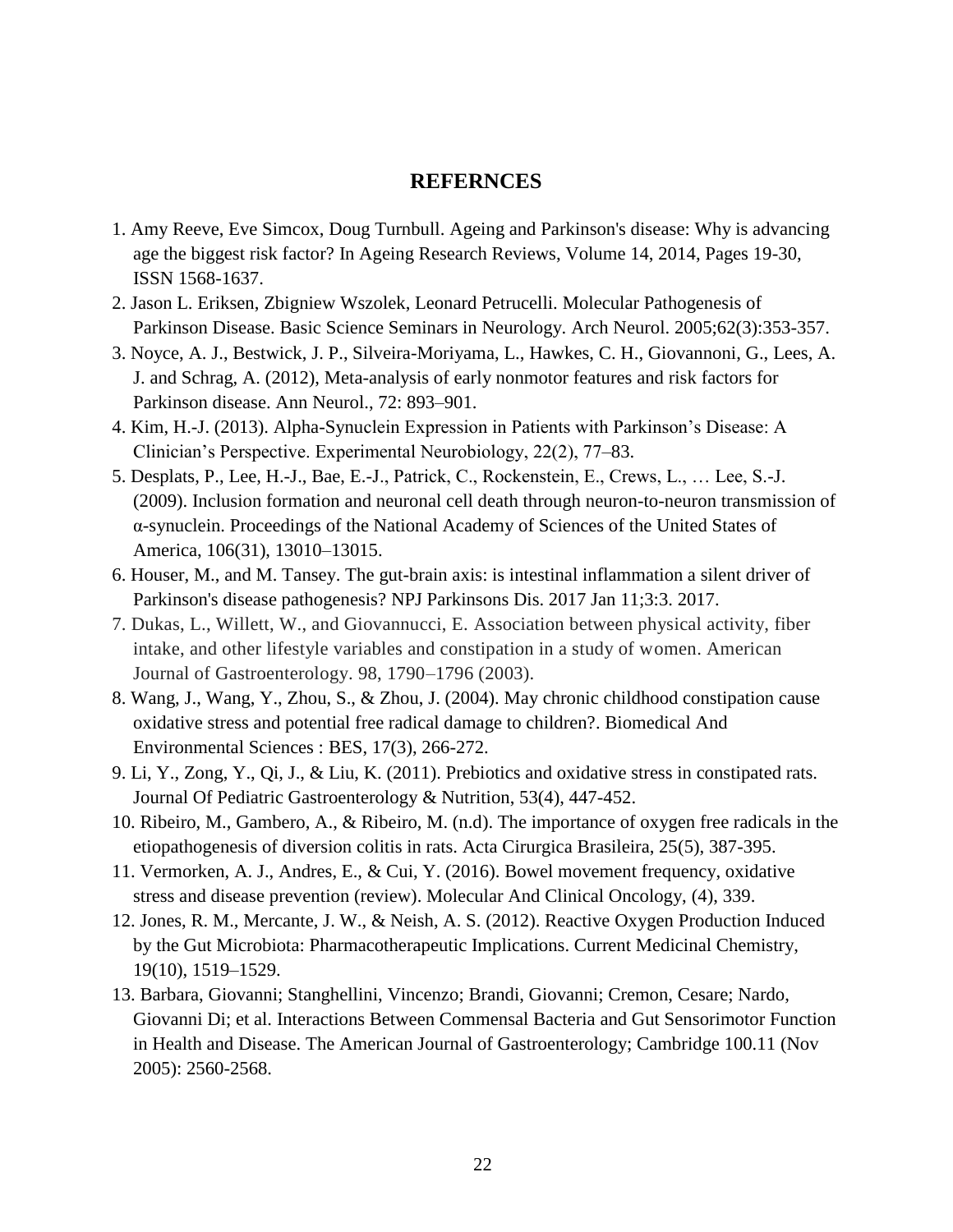- 14. Biagi, E., Candela, M., Fairweather-Tait, S., Franceschi, C., & Brigidi, P. (2012). Ageing of the human metaorganism: the microbial counterpart. Age, 34(1), 247–267.
- 15. Chandra, R., Hiniker, A., Kuo, Y.-M., Nussbaum, R. L., & Liddle, R. A. (2017). α-Synuclein in gut endocrine cells and its implications for Parkinson's disease. JCI Insight, 2(12), e92295.
- 16. Pan-Montojo, F., Anichtchik, O., Dening, Y., Knels, L., Pursche, S., Jung, R., … Funk, R. H. W. (2010). Progression of Parkinson's Disease Pathology Is Reproduced by Intragastric Administration of Rotenone in Mice. PLoS ONE, 5(1), e8762.
- 17. Simonian, N. and J. Coyle. Oxidative Stress in Neurodegenerative Diseases. Annual Review of Pharmacology and Toxicology 1996 36:1, 83-106.
- 18. Taylor, J., Main, B., and P. Crack. Neuroinflammation and oxidative stress: co-conspirators in the pathology of Parkinson's disease. Neurochem Int. 2013 Apr; 62(5):803-19. 2013 Jan 4.
- 19. Dias, V., Junn, E., and M. Mouradian. The role of oxidative stress in Parkinson's disease. J Parkinsons Dis. 2013;3(4):461-91.
- 20. P. Jenner. Oxidative stress in Parkinson's disease. Ann Neurol. 2003;53 Suppl 3:S26-36; discussion S36-8.
- 21. J. Lambeth. NOX Enzymes and the Biology of Reactive Oxygen. Nature Reviews Immunology, vol. 4, no. 3, Mar. 2004, pp. 181–189. Academic Search Premier, EBSCOhost, doi:10.1038/nri1312. Accessed 18 Sept. 2017
- 22. Bedard, K., and K. Krause. The NOX family of ROS-generating NADPH oxidases: physiology and pathophysiology. Physiol Rev. 2007 Jan;87(1):245-313.
- 23. Choi, D. H., Cristóvão, A. C., Guhathakurta, S., Lee, J., Joh, T. H., Beal, M. F., & Kim, Y. S. (2012). NADPH oxidase 1-mediated oxidative stress leads to dopamine neuron death in Parkinson's disease. Antioxidants & redox signaling, 16(10), 1033-45.
- 24. Cristóvão, A. C., Choi, D. H., Baltazar, G., Beal, M. F., & Kim, Y. S. (2009). The role of NADPH oxidase 1-derived reactive oxygen species in paraquat-mediated dopaminergic cell death. Antioxidants & redox signaling, 11(9), 2105-18.
- 25. Cristóvão, A. C., Guhathakurta, S., Bok, E., Je, G., Yoo, S. D., Choi, D. H., & Kim, Y. S. (2012). NADPH oxidase 1 mediates α-synucleinopathy in Parkinson's disease. The Journal of neuroscience : the official journal of the Society for Neuroscience, 32(42), 14465-77.
- 26. Logroscino, G. , Marder, K. , Cote, L. , Tang, M. , Shea, S. and Mayeux, R. (1996), Dietary lipids and antioxidants in Parkinson's disease: A population‐based, case‐control study. Ann Neurol., 39: 89-94.
- 27. M. Bousquet, I. St-Amour, M. Vandal, P. Julien, F. Cicchetti, F. Calon. High-fat diet exacerbates MPTP-induced dopaminergic degeneration in mice. Neurobiology of Disease, 45 (1) (2012), pp. 529-538
- 28. Morris, J. K., Bomhoff, G. L., Stanford, J. A., & Geiger, P. C. (2010). Neurodegeneration in an animal model of Parkinson's disease is exacerbated by a high-fat diet. American journal of physiology. Regulatory, integrative and comparative physiology, 299(4), R1082-90.